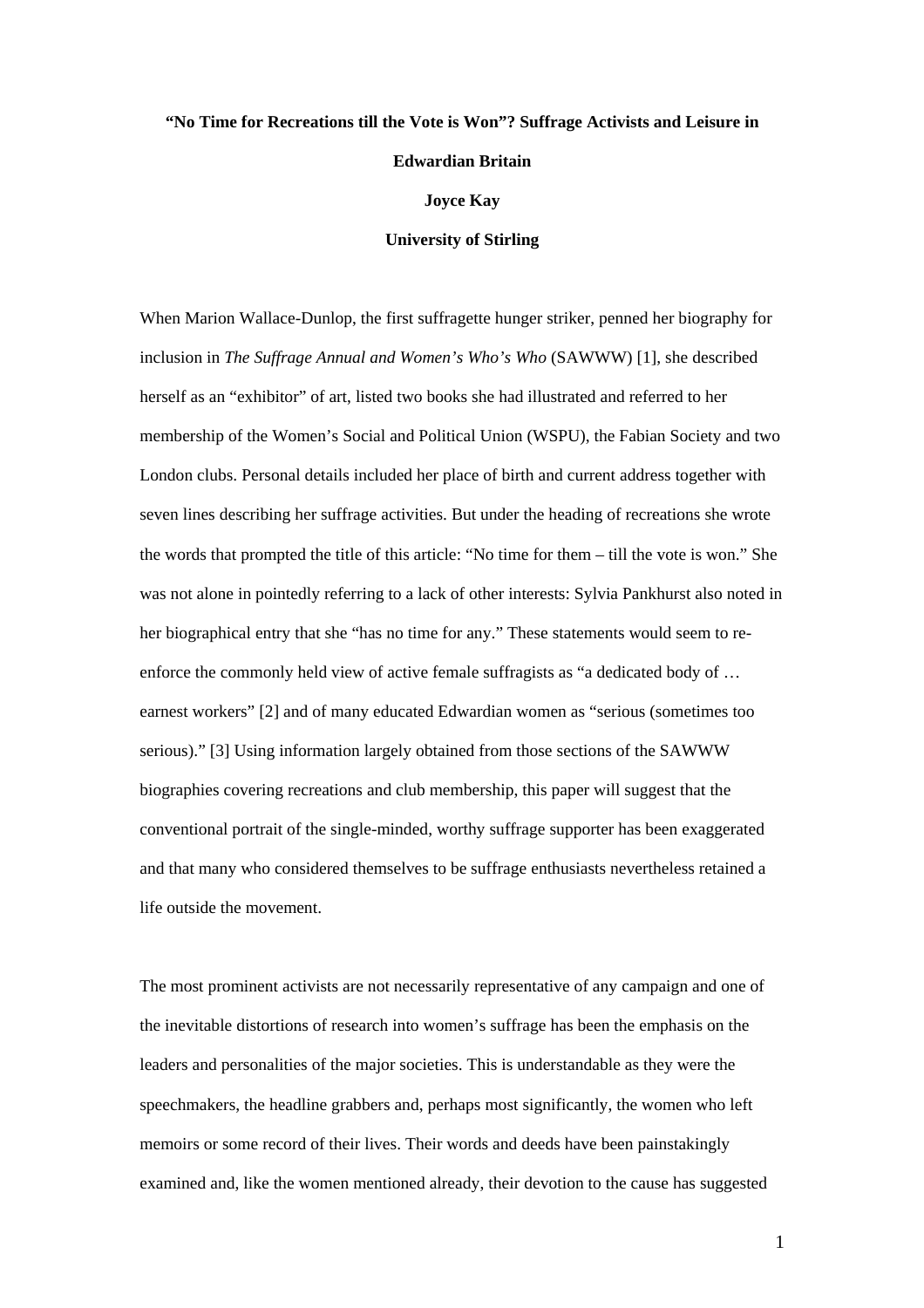little time for or interest in recreational activities. The unique and extraordinary Emmeline Pankhurst and her equally exceptional daughter, Christabel, make no reference to them in their SAWWW entries although the latter was said to have "an easy grace cultivated by her enthusiastic practice of the dance" [4] and she and her sisters had at one time been members of the Clarion Cycling Club. Emmeline, however, may never have enjoyed active pastimes. According to Christabel, "her young days were not those of games and much exercise." [5]

The same, however, cannot be assumed of her followers or those who joined other suffrage societies. June Purvis has noted that WSPU organisers relied on a large network of less politically active women while Sandra Stanley Holton, considering the notion of the "average woman", suggested that very few individuals actually relinquished a major part of their lives to the campaign. [6] Their political activity was not divorced from their ordinary existence but was simply fitted in alongside domestic responsibilities; their involvement in the fight for the franchise did not necessarily lead to their withdrawal from neighbourhood and community or from recreational pursuits. Although such a statement may be inaccurate when applied to the indomitable Pankhursts, their generals and front-line troops, it may have resonated with countless rank-and-file suffrage workers throughout Britain. These are the very women about whom so little is known, even after the ground-breaking reference work of Elizabeth Crawford. Piecing together the jigsaw of the past is never easy since many lives, "whether quiet or busy, were not such as to gain a place for them in the Dictionary of National Biography or any other hall of fame." [7] Yet*,* according to one suffrage historian, it is hard to appreciate the composition and strength of the movement without knowing more about the individuals who were its mainstay. [8] The ways in which they occupied their spare hours may help in building a picture of those who dedicated some part of their lives, great or small, to the suffrage cause.

*The Suffrage Annual and Women's Who's Who*, published in 1913, is one of the few sources of information on the leisure interests of individual suffragists. The early sections provide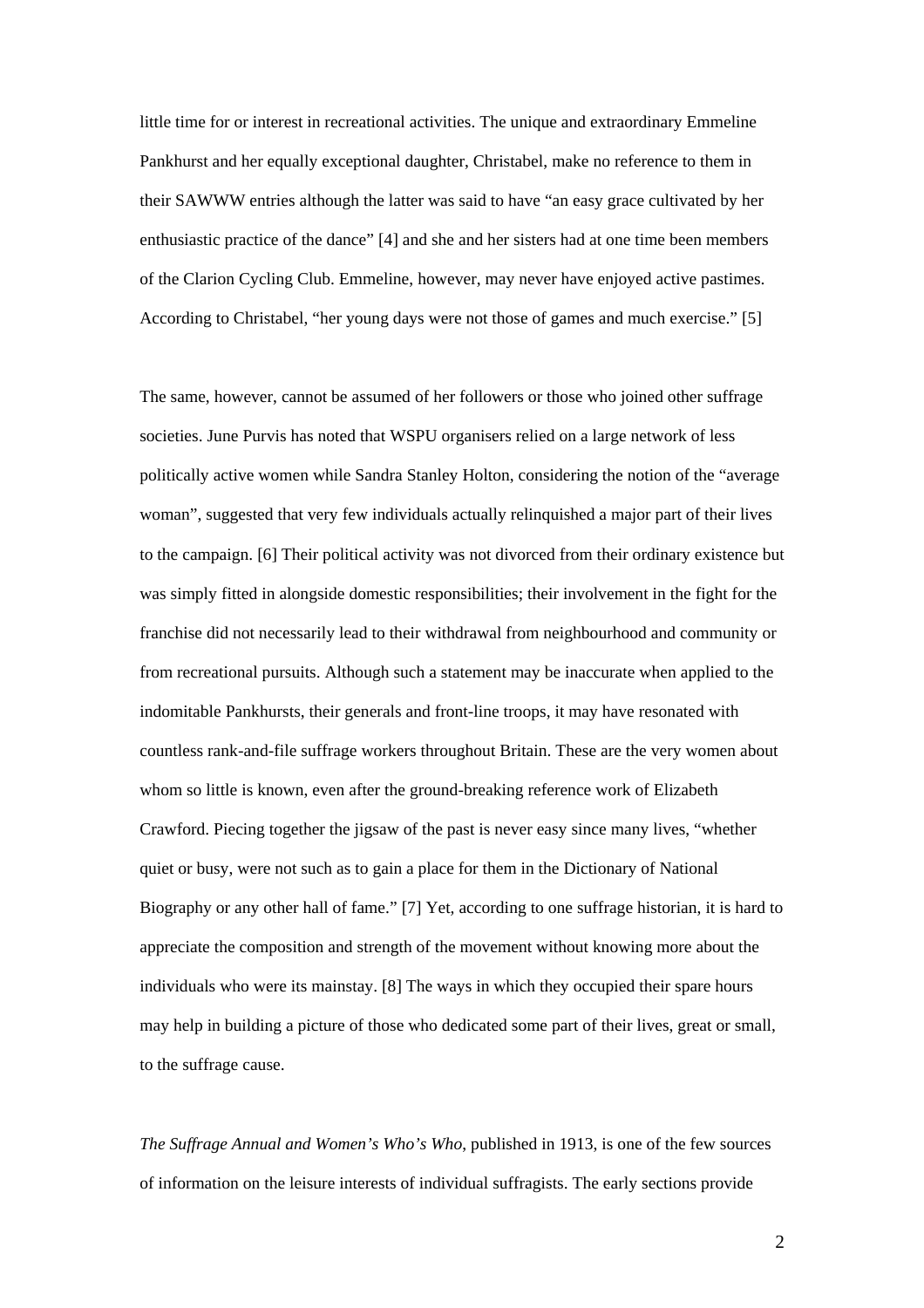details of over 40 national and local societies, key dates in the suffrage campaign and a list of votes cast by members of parliament for and against the various Edwardian franchise bills. The *Who's Who* contains biographical entries on nearly 700 women and 70 men with suffrage connections, and all the major suffrage societies are represented: 37% of women belonged to the National Union of Women's Suffrage Societies (NUWSS), 25% to the WSPU, 12% to the Women's Freedom League (WFL) and the remainder to a variety of other associations, the most popular of which were the Church League for Women's Suffrage and the Conservative and Unionist Women's Franchise Association. Many, but not all, of the biographies follow a format that includes age, address, family background, education, marital status and occupation, together with highlights of individual suffrage careers such as prison terms served, participation in marches and election campaigns, speeches delivered, meetings organised and publications written. It has been labelled "useful and informative", and has been employed extensively to flesh out the lives of suffrage activists and the organisations to which they belonged. [9] It is often cited in key texts on the suffrage movement and has been the subject of an entire article purporting to offer an analysis of the biographies. [10]

This, however, should not blind researchers to its undoubted flaws. To begin with, its respondents are not necessarily the most active and prominent members of the suffrage campaign as Park - and the volume's editor - would have us believe. [11] Many are relatively unknown - of 692 women listed in the SAWWW, only136 warranted an entry in Crawford and although numerous important figures are included, there are notable absentees, amongst them Janie Allan, Maud Arncliffe-Sennett, Ada Chew, Selina Cooper, Eva Gore-Booth, Jessie Kenney, Mary Richardson and Grace Roe. In their place are biographies of women such as Mrs Mary Boden of Derby who admitted to "general work and sympathy" for the suffrage movement but whose contribution to public life was largely focused on the National British Women's Temperance Federation; Miss Lettice MacMunn of the Hastings and St Leonard's Women's Suffrage Propaganda League who worked for suffrage "on purely educational lines"; and Miss Christina Campbell, a member of the WSPU who felt it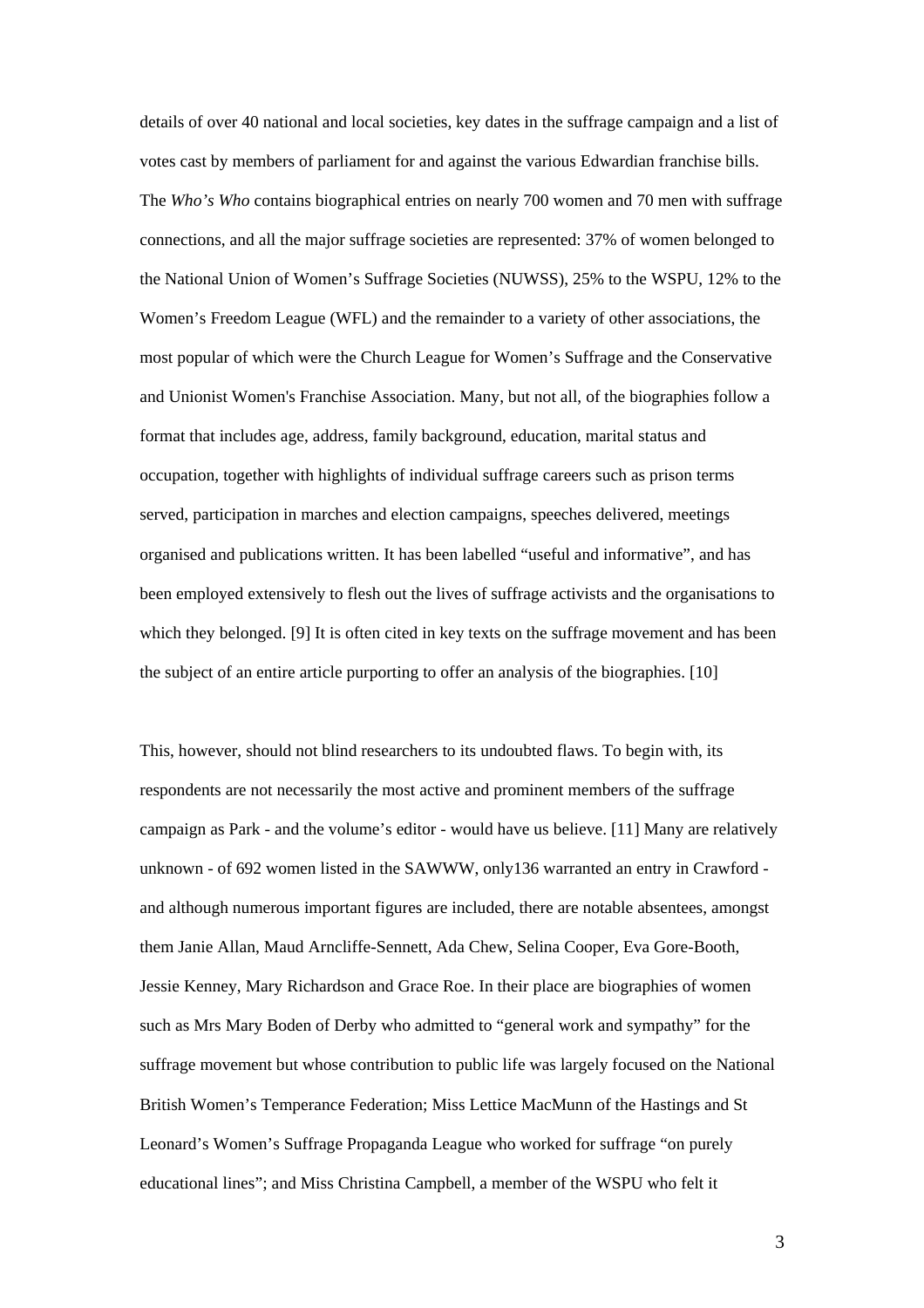necessary to state that her suffrage work "has been almost entirely of a secretarial nature." One reason for the unexpected omissions may be that many entries arrived too late for inclusion, apparently, according to the editor, because of difficulties in contacting potential biographers. This may account for the fact that only 765, not the intended 1,000 entries, were published. It is also possible that some supporters of the cause chose to remain anonymous; even those who did contribute could be guarded about supplying personal information such as home address or date of birth. [12] Nevertheless, although the absence of well-known campaigners could be considered a drawback in an anthology of suffragism's leading lights, it might be seen as a positive advantage in any analysis of the 'ordinary' suffragist.

A survey of the SAWWW should also bear in mind that it was a commercial venture supported by advertisements, notably from Selfridge and Co., the Oxford Street department store which supplied the front cover and a series of advertising slogans on each page of the volume. [13] It was launched probably in mid-1913 following the appearance of a suffrage novel by the same publisher: *The Poodle Woman* was meant to be the first of a series but it was not well received, causing the project to be shelved.[14] A second edition of the SAWWW and an enlarged 1914 production were also promised but failed to appear, not because war intervened, as Park suggests, but as a result of the publisher's misjudgement of sales potential for books on suffrage.[15] A review of *The Poodle Woman*, though finding it "insufficiently stimulating", had commended its appearance: "time was when commercial success was incompatible with suffrage propaganda". [16] In all likelihood it remained so, not helped by the unfortunate publication date during the first six months of the WSPU arson campaign. Any market that may have existed probably went up in smoke along with the pillar boxes, public buildings and private homes set alight in 1913 and renewed sponsorship for the SAWWW may have proved impossible in this climate. For whatever reason, the 'annual' remained a one-off.

The entries themselves also present certain difficulties for historians. No attempt was made by the editor to restrict space: the length of biographies therefore varies from two lines to an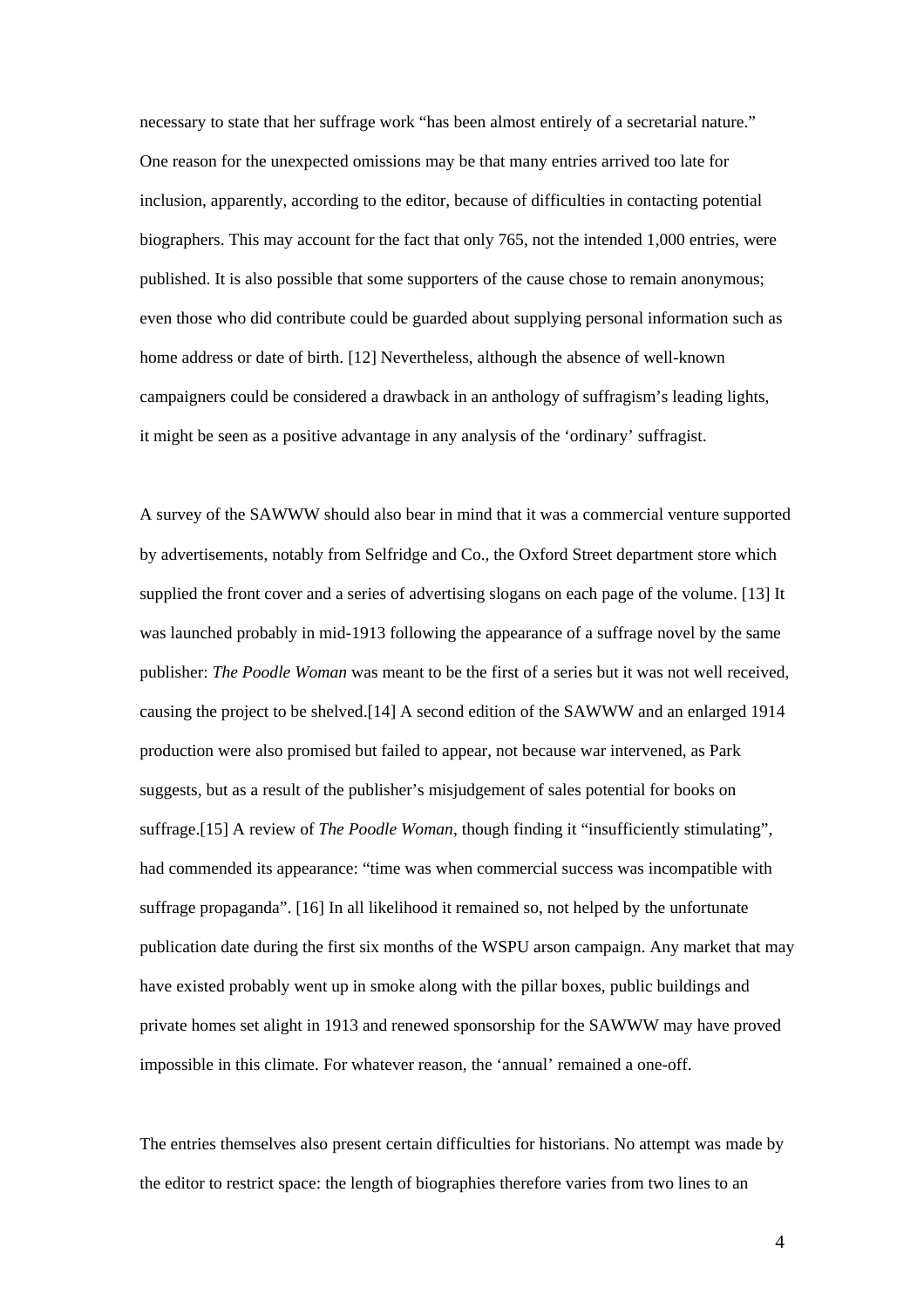entire page, and the content from modesty to self-aggrandisement. The foreword also states that "no biography, worthy of admission, has been omitted" but this policy has certain disadvantages. Firstly, personal composition reflects views, emphasis and experience through the eyes of the writer. The result is a subjective portrait, coloured by use of language and the author's sense of self. [16] While this provides fascinating insights into the way individuals perceived themselves and their attachment to the suffrage movement, it has resulted in an uneven presentation of material. Some contributions include personal details such as date of marriage, number of children, educational achievements and recreations; many concentrate almost exclusively on suffrage involvement with imprisonment, demonstrations and speeches to the fore – a tendency particularly noticeable with the more militant WSPU members. Others say little about suffrage and instead seem keen to make an impression on the reader, appearing to seize the Edwardian equivalent of Warhol's 'fifteen minutes of fame'. Lady Dorothea Gibb, for example, wrote that she was stoned "for being the fourth woman in York to ride a safety bicycle" and declared that "all the world was shocked" when she allowed her daughter to ride astride a saddle but she disclosed nothing of her suffrage life except her membership of the NUWSS. Mrs Jacobina Cursiter was proud to reveal that she was among the first to attend lectures given to women at Glasgow University but, although she was Honorary Secretary of the Orcadian Women's Suffrage Society, she made no other mention of suffrage work. The entry for 'Lady Stout' (no first name supplied), President of the Australian and New Zealand Women Voters' Committee in London announced that she "is one of the most popular women in the Empire", and must surely have been written by the editor. Similar examples of this type suggest that 'A.J.R.', short of genuine self-penned biographies, composed some him/herself from readily available sources.

A self-selected sample of individuals is also unlikely to be representative of suffrage societies, their regional strength or the age, class and marital status of activists, a defect which somewhat undermines the volume as a basis for studying the social composition of the movement. On close examination it becomes clear that whole families living at the same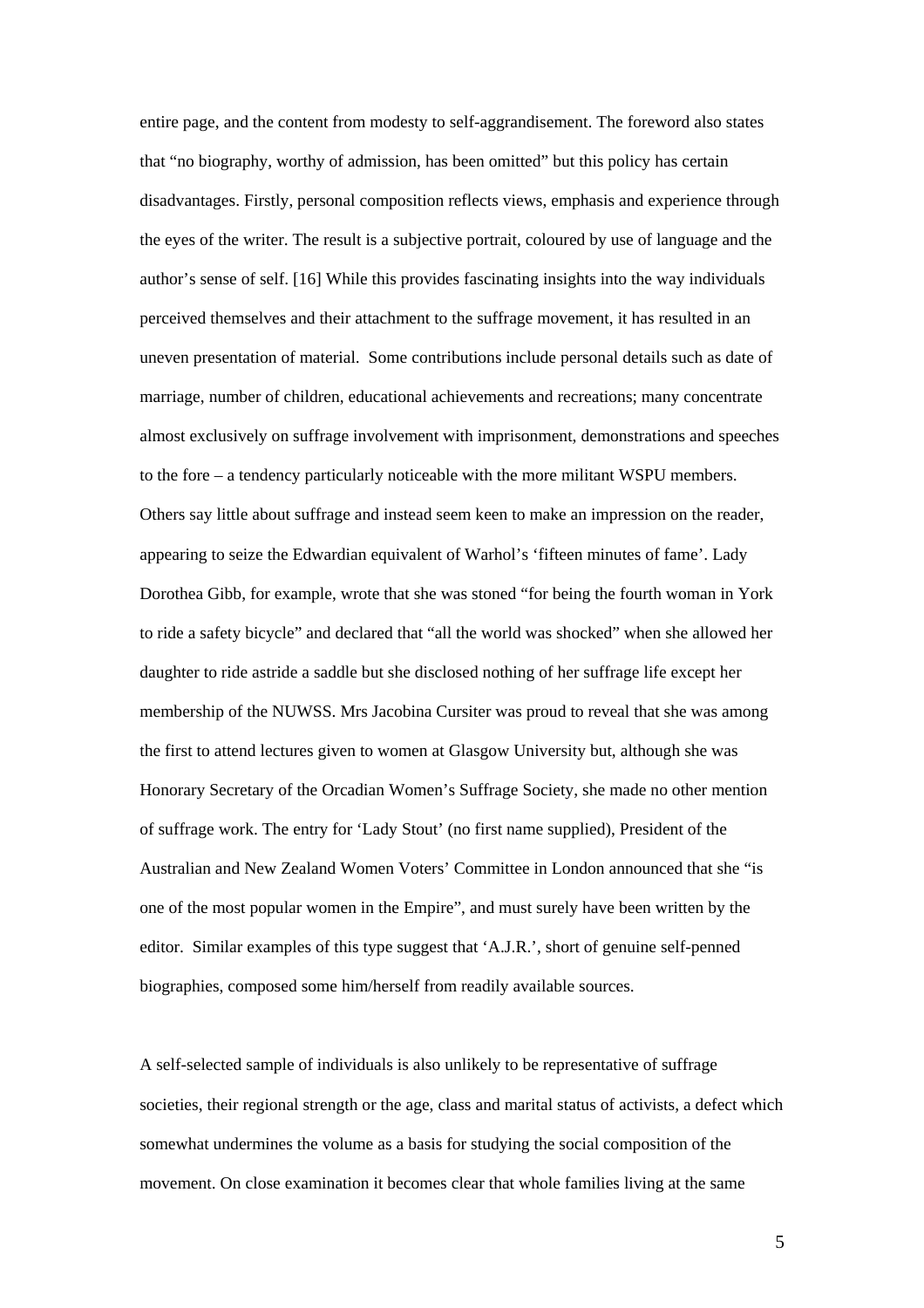address have been included, regardless of their suffrage pedigree. Over 100 near relations, roughly 15% of the entrants, have submitted information: there are 18 sets of sisters, 17 mother/daughter examples and 15 husband/wife partnerships, a fact that tends to distort the significance of certain local suffrage branches. Several small towns such as Falmouth, Cornwall and Keswick, Cumberland seem to have a disproportionate number of suffrage supporters: it is as if the entire committee has signed up for the *Who's Who*. The Falmouth branch of the NUWSS boasts eight representatives including three members of the Fox family and a further three from the Stephens household. Between them they account for the Honorary Secretary, Honorary Treasurer, a committee member and three Vice-Presidents!

This study, however, is not overly concerned with the balance between suffrage societies, their regional distribution or the manner in which women portrayed their suffrage careers. The wholesale and uncritical acceptance of biographies by the editor and the flaws noted above are unlikely to invalidate the SAWWW as a source of information about female leisure. There seems to be little reason why suffragists should exaggerate or falsify their personal interests or membership of a club and the volume therefore remains a unique snapshot of the leisure activities of several hundred Edwardian women, from battle-hardened activists to mere supporters all of whom, in some way, espoused the suffrage cause.

**\* \* \* \* \*** 

Women's recreations have seldom featured in social histories of the Victorian and Edwardian eras. Perhaps it was right and proper in the early development of women's history that leisure should have been overlooked in favour of topics crucial to female advancement in the public sphere: politics, law, education, paid employment and philanthropy. The importance of domestic life, encompassing family relationships, marriage, motherhood and household management, has also been the subject of extensive and necessary research but this large and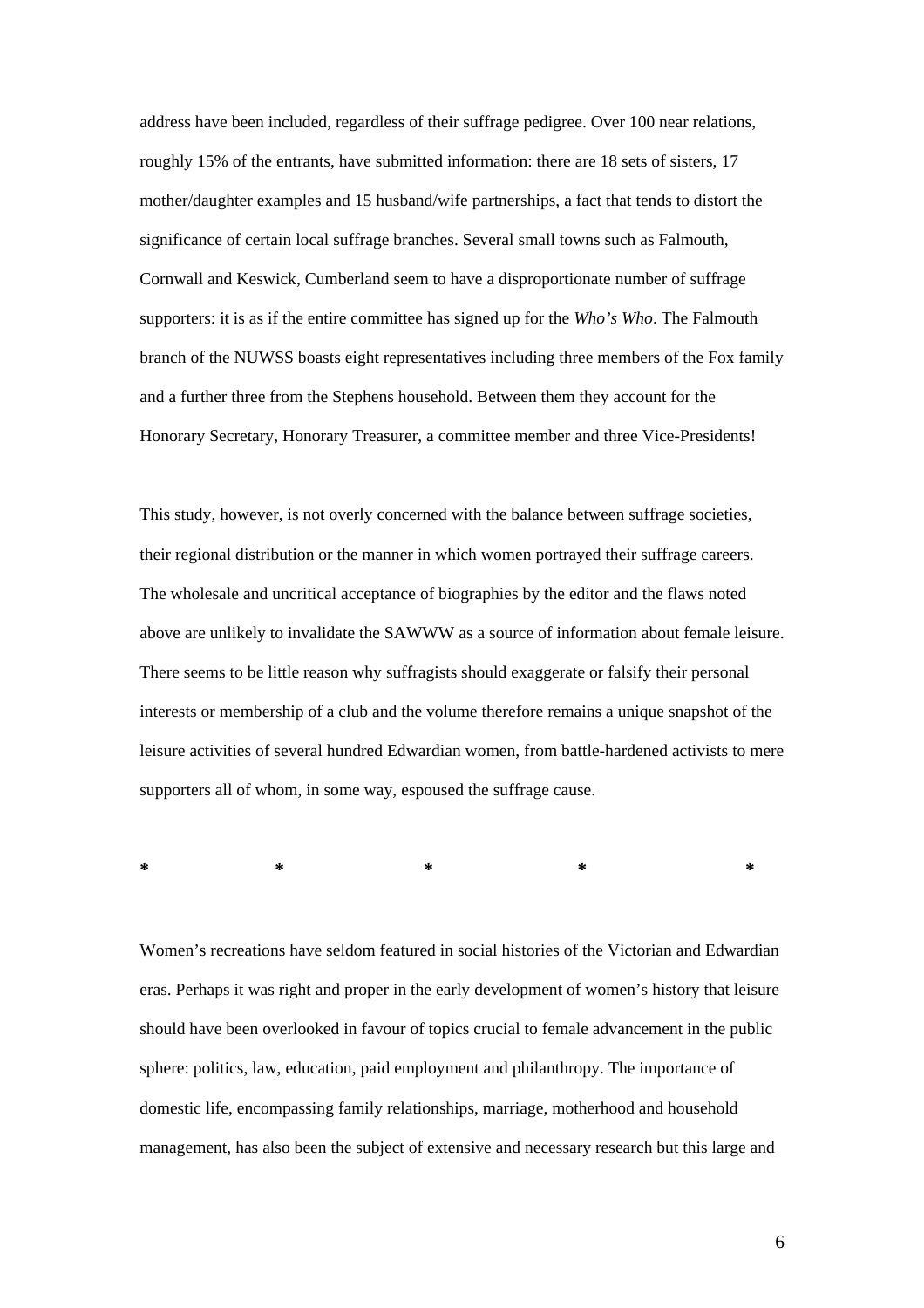ever-growing body of historical evidence on women's lives has largely ignored recreation. [18] Social historians seem to have regarded female leisure as an oxymoron. The topic has been addressed more commonly by sports historians who have often viewed female participation in sport as part of the general movement towards emancipation. [19] However, until recently there has been more emphasis on aspects such as the development of physical recreation in schools and colleges and the problems of feminine attire in sport than on the significance of sporting activities for adult women [20] enabling one sports historian to assert that, even in 1914, sport was still "essentially a male phenomenon." [21]

It is therefore surprising to note its importance and that of physical exercise in the pages of the *Suffrage Annual*. Table 1 shows that 314 profiles list recreations and, of these, 178 (56%) include a sporting activity. According to these biographies, cycling is more popular than needlework, golf more favoured than painting and swimming preferred to photography. Nearly 100 women mention *only* outdoor exercise. Of these one-third took part in field sports (hunting, shooting, fishing), horse-riding and golf, activities that were largely restricted to the comfortably-off middle classes.[22] Golf, in particular, had become a popular game for Edwardian women and figures compiled for 1911 suggest that around 50,000 had joined golf clubs. [23] WSPU members Charlotte Marsh, Vera Wentworth and Emily Marshall were all golfers and staunch activists who had served prison terms. It is unfortunate that there is no record of their views or those of other suffragist golfers on golf course attacks during the militant campaign of 1913-14 as it seems unlikely that they could have condoned such tactics. The editor of Woman's Golf in the weekly magazine *Golf Illustrated* certainly had no hesitation in stating that "if golf and conscientious convictions were at war in the breast of the most ardent Suffragette, we feel that golfing instinct would somehow come before political hysteria." [24]

Hunting, once the prerogative of the aristocracy, now boasted "as many women as men in the field" [25] and *The Gentlewoman*, a 'quality' weekly, ran a regular column on hunting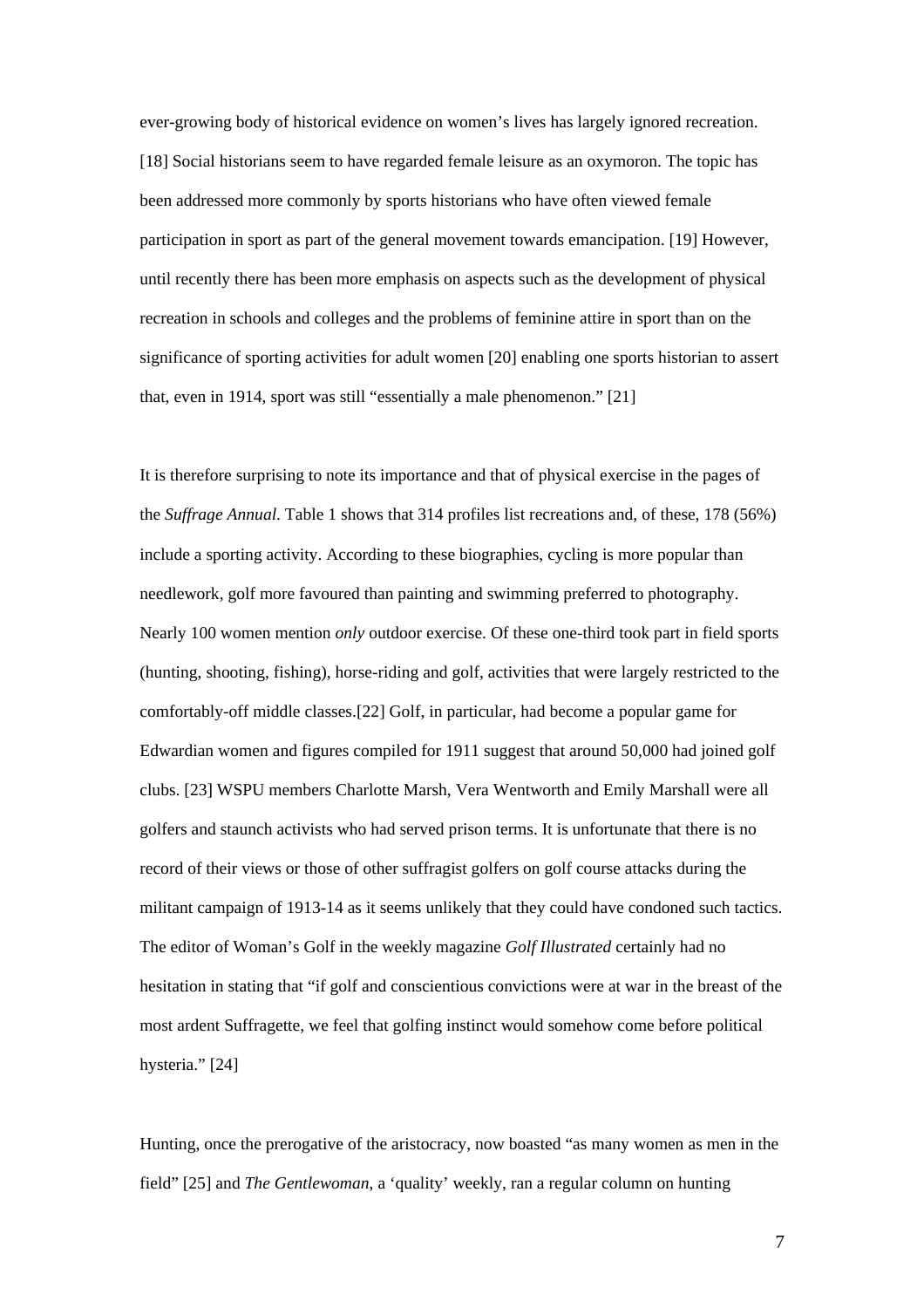throughout the season. [26] John Lowerson noted that one of the most important contributions to the sport's popularity came from the pens of two Irish women who wrote novels under the joint names of "Somerville and Ross." [27] They were in reality Violet Martin, a member of the Conservative and Unionist Women's Suffrage Association (CUWFA) and her cousin Edith Somerville, Master of the West Carbery Foxhounds. Both were contributors to the SAWWW and also mentioned music amongst their interests. Shooting was another sport increasingly open to women. Miss Mary Bridson, Honorary Secretary of the NUWSS in Bolton, stated that she had written magazine articles on big game shooting and the enquiries page of *The Gentlewoman* in March 1913 contains the response, "Oh yes, many ladies are experts with the rifle. Consult the Secretary of the Byfleet Ladies Rifle Club." In the face of these more challenging pastimes, the gentle amusements of croquet and archery, once favoured by Victorian ladies, faded away, scarcely featuring amongst this cohort of Edwardians who seemed to prefer the thrill of the chase and the skills of gun and rod. [28]

Nearly 40% of the entire sample took their exercise in the form of walking or cycling, a pastime that became extremely popular for both men and women in the late nineteenth century and whose social impact is difficult to exaggerate. "The New Woman, pedalling her way to freedom" came to epitomise changing times.[29] Miss Mary Trott of the WFL, an assistant schoolmistress from Cheshire, listed swimming, music and all outdoor pursuits as her recreations but laid particular emphasis on cycling, her record for 1912 being 130 miles. Bicycles were particularly useful to suffrage campaigners – the town of Newbury was said to have a "bicycling corps" of women who would ride to outlying villages and canvass support. [30] According to one historian, the bicycle not only became an instrument of radical propaganda, especially in the hands of the Clarion Cycling Clubs, but a weapon in the campaign against the male golfing establishment 'with bicycle-borne suffragettes causing unpleasant things to happen between tee and green.' [31]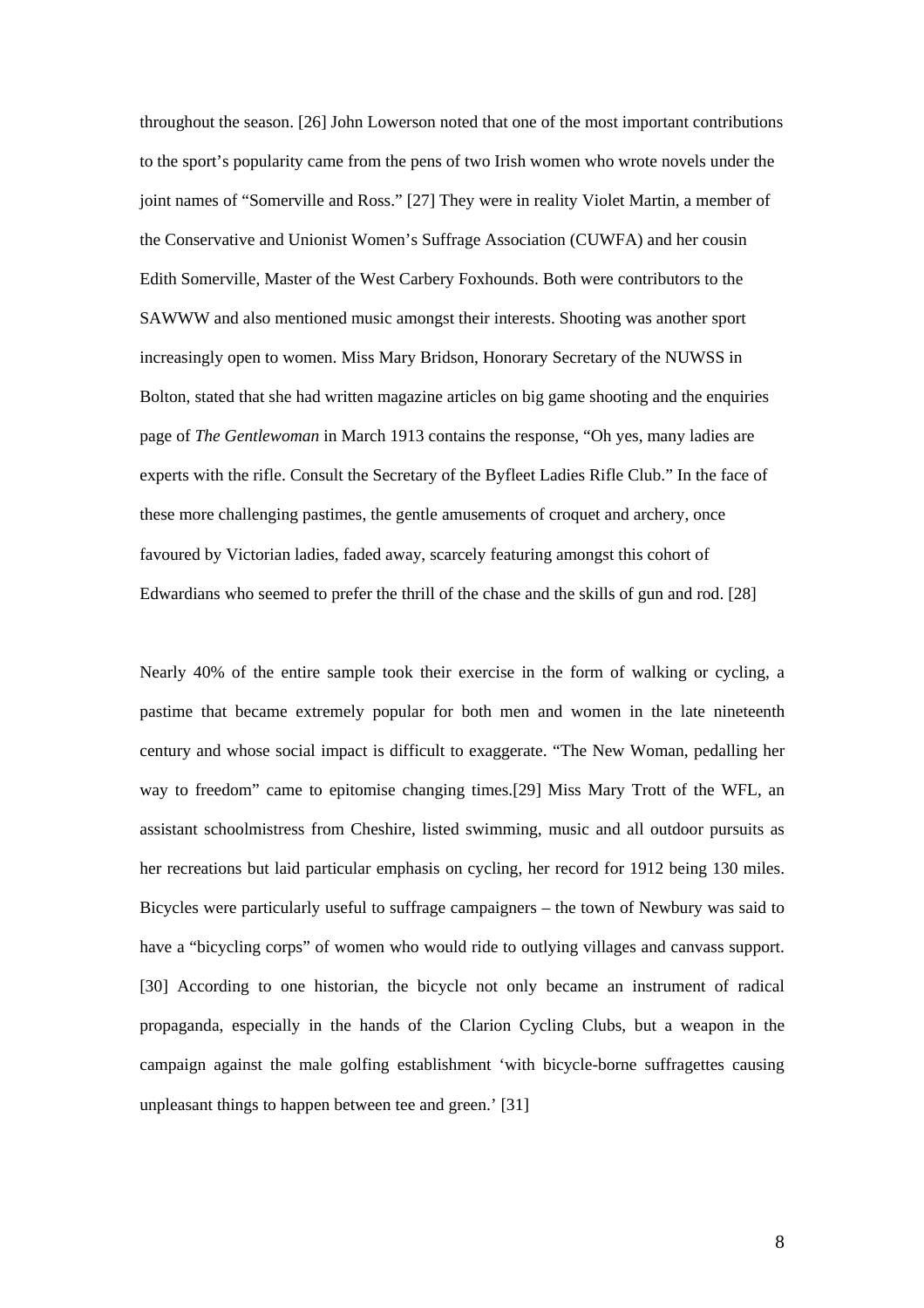According to the SAWWW, favourite indoor pursuits were still the traditional female interests of reading, music, needlework and painting while the most frequent non-sporting outdoor occupations included travelling, photography, driving and gardening. Motoring had become an increasingly accepted pastime for women in the period up to 1914 and *The Gentlewoman* ran a regular feature on 'Woman and her Car': "One constantly sees women driving, even through West-end traffic and doing it as skilfully as men, and sometimes more so." [32] Mary Bridson stated her recreations as driving and managing her motor car, while Miss Edith Stoney who had published papers on mathematical physics and subscribed to the funds of the CUWFA, included cleaning her car as well as driving it! Miss Helga Gill, a young Norwegian member of the NUWSS, not only skied and drove but held a certificate of the Motor Drivers' Union while Mrs Mary Cope whose suffrage credentials included committee work, speaking and marching in processions, listed half-a-dozen interests including riding, tennis, golf, and driving. She was also the only woman in this sample to reveal an interest in cricket. (It is unclear if she played or merely watched.}

Owning and running a car implies surplus income – Park thought that it "definitely indicated substantial wealth" [33] - but gardening was a hobby that could be enjoyed by suffragists from many walks of life. Lady Meyer, Vice-President of the National Political Reform League, had "taken prizes for carnation-growing" and a new variety had been named after her. Teresa Billington-Greig, formerly of the WSPU and a founder of the WFL, referred to herself by 1913 as a "freelance feminist" and listed gardening as an interest. Evelyn Burkitt, an organiser in the WSPU, had been one of the first suffragettes to be forcibly fed, and was charged with attempting to set fire to a grandstand at a Leeds football ground in November 1913; she also mentions gardening as a favourite recreation.

Overall, nearly 100 separate pastimes are featured at least once. Although many are predictable (singing, dancing, the theatre) others are adventurous (rock climbing, snowshoeing and sea angling), practical (poultry farming, cabinet making and dog or cat breeding),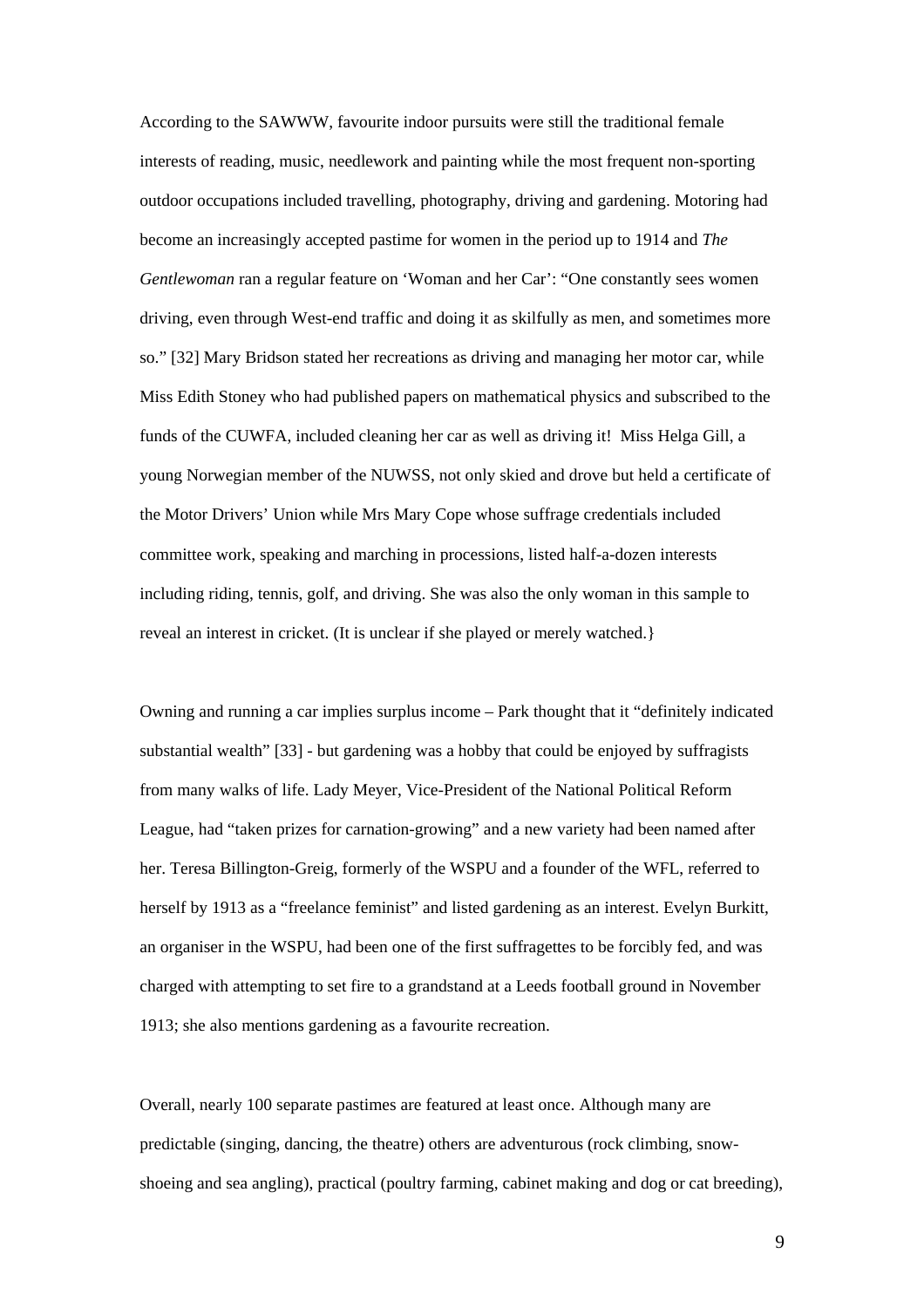or intellectual (geology, architecture and languages). Not all respondents, however, are examples of 'new woman.' At the most mundane level, housekeeping and letter writing are mentioned while four women cite conversation, three specify jigsaws, crosswords and playing patience, two count lace making and one, surely in jest, considers attending committees as a recreation. There are also some unexpectedly docile comments for a volume that claims to include the most active members of the suffrage movement. A quiet home life, resting, trying to entertain others and looking after family hardly suggest political activism of the type usually associated with the suffragettes. Yet, bewilderingly, the women who make these statements juxtapose them with comments such as "is a forceful speaker of the women's cause" and list "all women's movements" amongst their recreations.

Even well-known suffrage figures mention leisure pursuits in their pen portraits. Millicent Fawcett, president of the NUWSS, includes walking, riding and skating, although she concedes that the latter two were in her younger days. Emily Wilding Davison of the WSPU, martyred only a few months later at the Epsom Derby, details eight instances of imprisonment but still finds space to add swimming, cycling and studying. Her biography confirms that she had been "an ardent cyclist and swimmer" as a teenager, winning a gold medal at a swimming championship at Chelsea Baths. [34] Una Duval, who had famously refused to allow the word 'obey' in her wedding vows and wrote a pamphlet entitled "Love and Honour, but not Obey" mentions singing as her hobby. Annie Kenney, one of the most significant figures in the WSPU, cites reading and studying social conditions. Rose (Elsie) Howey, who had dressed as Joan of Arc in suffrage processions, nominated riding, driving and hockey as her favourite pastimes. Charlotte Marsh, the WSPU organiser for Nottingham, mentions hockey in a different context as well as golf and swimming. In a reference to her window-smashing exploits, she admitted to walking "down the Strand as if I was playing hockey." [35] Alice Low, organising secretary of the Edinburgh branch of the NUWSS was even more proficient with a hockey stick, having represented Scotland in an international match against England in 1903. Ten years later, her SAWWW entry includes cycling, acting, theatre-going and music.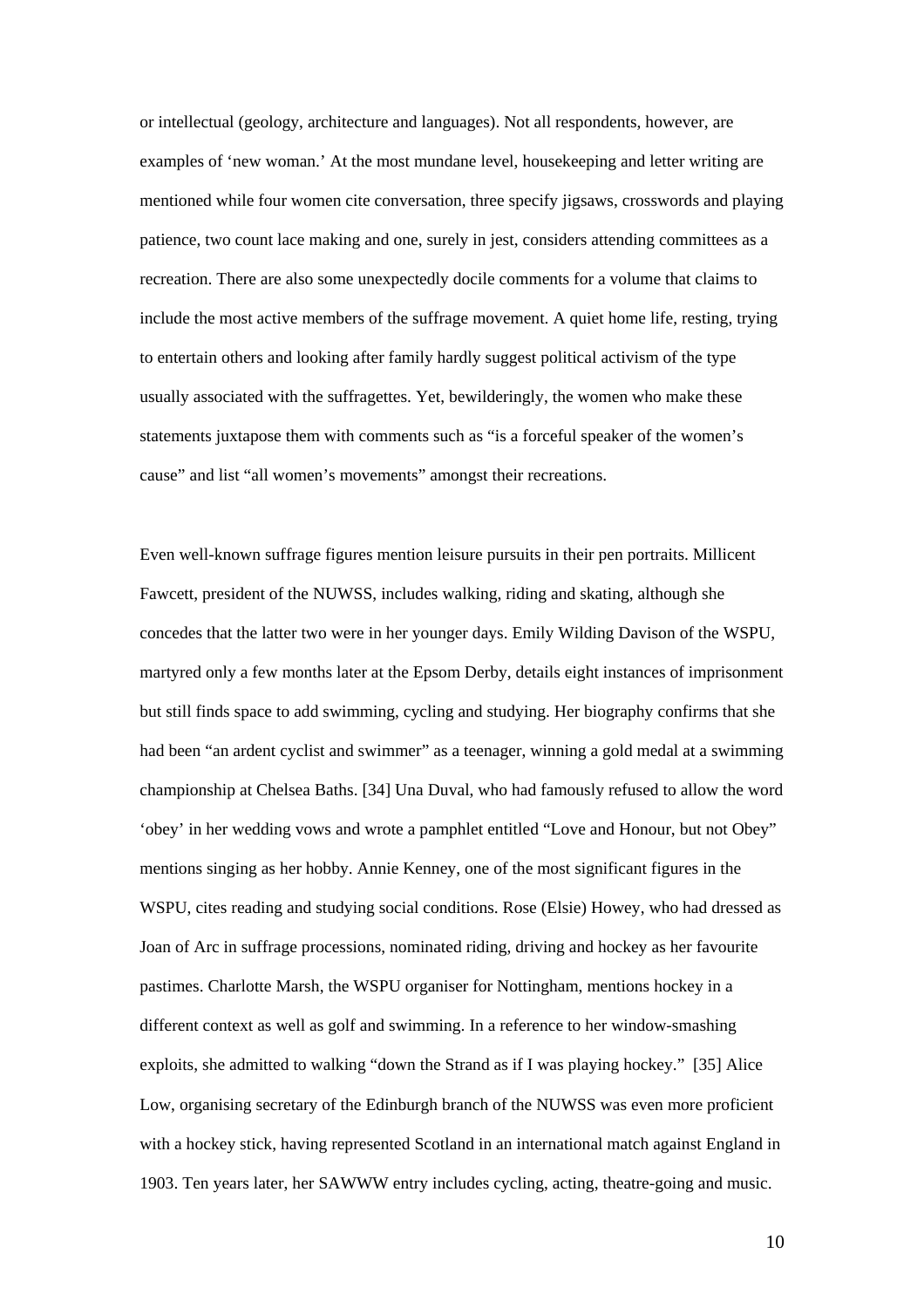Two biographies are particularly interesting, not only for what they reveal in 1913 but because of the subsequent histories of their authors. Teresa Billington-Greig cites walking and gardening as her recreations but she had other sporting interests. Her husband was the manager of a firm that made billiard tables and in the 1920s she founded the Women's Billiards Association, becoming its honorary director in 1934. She was also the honorary secretary of the Sports Fellowship whose aim was to interest under privileged girls in athletics. [36] Rose Lamartine Yates, secretary and treasurer of the Wimbledon WSPU, began her *Who's Who* entry with the statement that she is the only woman councillor out of 68 elected to the Council of the Cyclists Touring Club (CTC), an organisation with which she had been associated for many years. She had met her future husband in the CTC and since her marriage, they had cycled extensively in Europe. After her election to London County Council in 1918, she was instrumental in the establishment of Britain's first cycle lane, in Merton. [37]

Although the SAWWW contains information about the recreations of a large number of suffrage women, occasional references to leisure activities can be found in other feminist sources. Mary Blathwayt, an ardent follower whose family set up a rest home for suffragettes near Bath, led the sheltered life of an upper-middle class daughter in her parents' house until she joined the WSPU in 1906, eventually resigning to join the non-militant NUWSS in 1913. She enjoyed music, gardening and cycling, and was said to be very fond of swimming and "enthusiastic for the village rifle club." [38] Lilias Mitchell, one of two suffragettes who replaced the flags on the private royal golf course at Balmoral in 1912 with a set in the purple, white and green suffrage colours, and later attacked prime minister Asquith on the links at Dornoch, listed numerous pastimes in her unpublished memoir. These included reading, the violin and music clubs, dancing and hockey. [39] Her entry in SAWWW, however, omits any recreations, recording only the prison terms she served for the cause. Even in prison, however, suffrage women found ways to while away the time more pleasantly. WFL member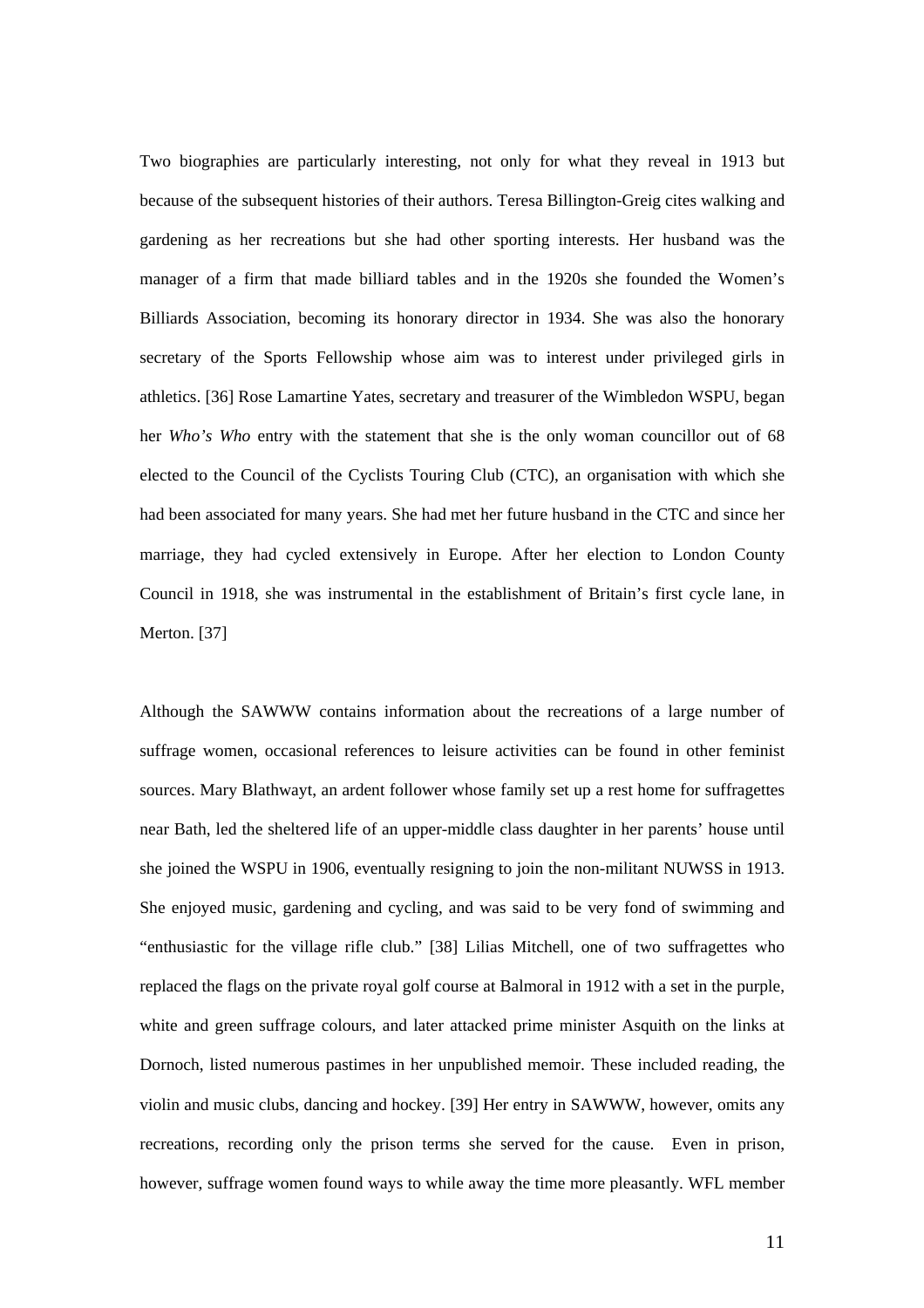Sarah Bennett, a woman in her sixties, "caused considerable amusement in the Home Office by having the temerity, at her age, to request that gymnastic appliances, such as skipping ropes and balls, should be made available in Holloway in order that the suffragette prisoners might keep fit." [40] Charlotte Marsh, serving a six-month term of imprisonment at Aylesbury in 1912, was instrumental in organising a sports day, including a potato race, for female prisoners. [41]

So little attention has been paid to the recreational activities of Edwardian women that it is difficult to estimate whether the pursuits of the suffragists are typical or not. Publications such as *The Gentlewoman*, *Womanhood, Golf Illustrated*, *Badminton Magazine* and *The Sportswoman's Library* certainly suggest that some of the more physical recreations were increasingly popular. [42] The occasional features in *The Gentlewoman* on poultry keeping, dog showing and horse breeding seem to indicate that these were also acceptable hobbies. Only eight contributors to the SAWWW mention these activities but a description of the women's march from Edinburgh to London in 1912 shows that others could have been involved in similar undertakings. Mrs Florence de Fonblanque, sister of Maud Arncliffe-Sennett and the organiser of the march, employed one of her favourite mares, Butterfly, to pull the light van that accompanied the marchers. Bred and broken in by her, the horse completed the journey as far as Finchley but was then sent home in order to avoid the crowded London streets.[43] Her owner only mentioned hunting as a recreation but it seems entirely possible that other women who engaged in 'horsey' pursuits might also have bred animals.

The recreations of the 314 women in the survey are both eclectic and surprising and it would seem that suffrage women were fairly typical of the period in undertaking a wide range of hobbies, particularly physical exercise. Although the most strenuous pastimes such as rowing and mountaineering were largely restricted to women aged under 35, many other activities – tennis, golf, swimming, cycling - were continued into middle age, as they would often be in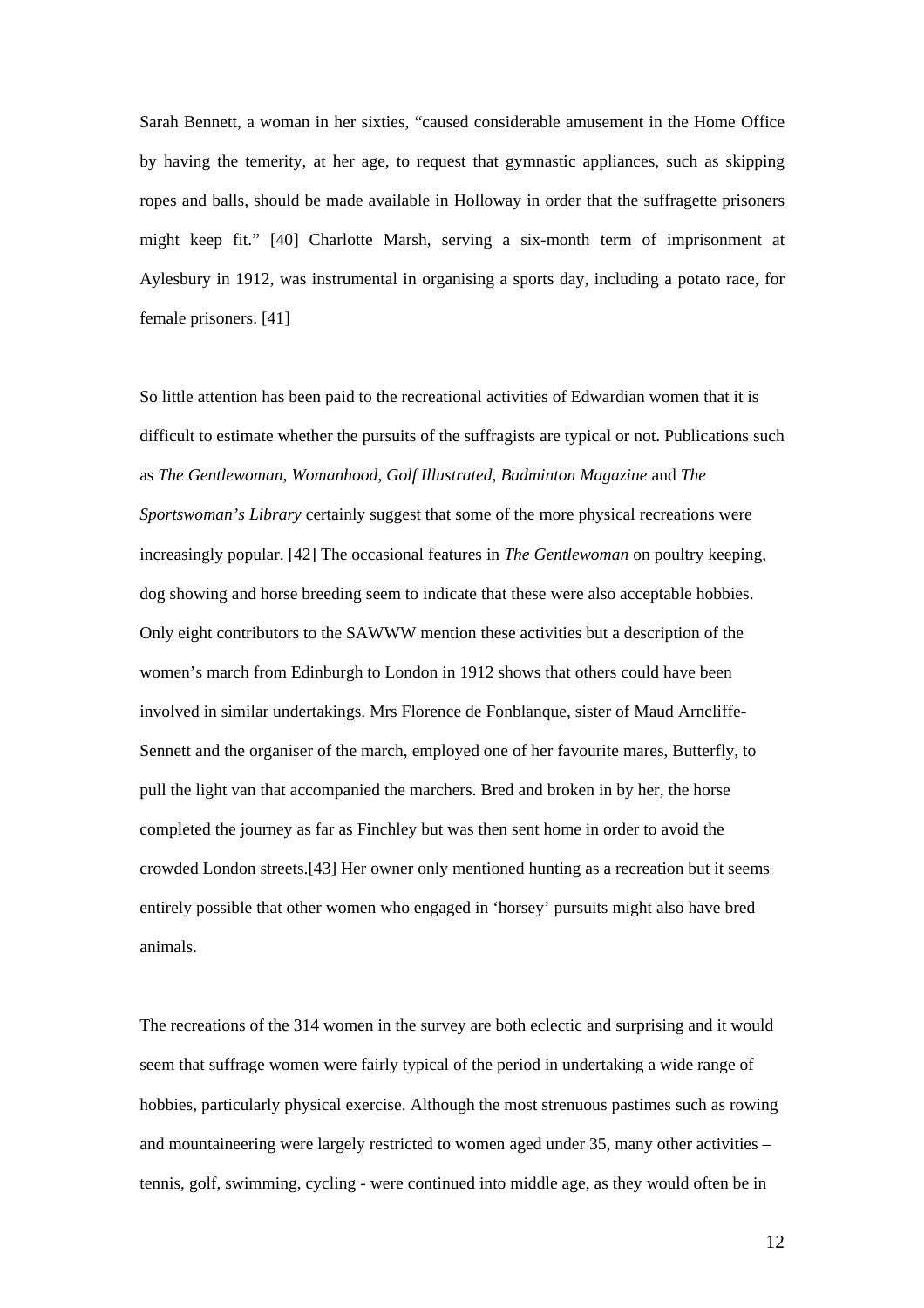present day society. Unfortunately a lack of evidence may prevent historians from ever knowing the extent to which such ordinary recreations were jettisoned by suffrage activists at the height of their involvement in the movement. It cannot be assumed, however, that every spare moment was devoted to suffrage work or that mere supporters denied themselves everyday pleasures. These, in turn, were not confined to the amusements mentioned above.

 $*$   $*$   $*$   $*$   $*$   $*$   $*$ 

The late Victorian and Edwardian era provided other recreational outlets for increasingly independent women in the shape of department stores and ladies' clubs. By 1900 there were over 200 stores throughout the country [44] from Frasers in Glasgow and Jenners in Edinburgh to Harrods, Debenhams and Selfridges in London. They not only offered shopping facilities where customers could browse and select goods in a safe, pleasant and socially acceptable environment: their restaurants, cloakrooms and retiring rooms positively encouraged a whole day's shopping. Lengthy opening hours – sometimes 8.15am to 7.30pm in London – facilitated a day trip to the city for out-of-towners; friends could meet for lunch and linger for afternoon tea, advertised at Selfridges as "a home away from home." [45] Gordon Selfridge claimed to have helped emancipate women by building a "private place in public", "a rest cure" from the hurly burly of the city. [46] Within the store were a silence room, library, and reading and writing rooms where visitors could deal with correspondence or leaf through papers and magazines as though relaxing at a private club. This was the image that a store such as Selfridges chose to convey in its advertisements: "the Modern Woman's Club-store" and "a Club and Rendezvous as well as a Store" were only two that emphasised the friendly, sociable atmosphere of the establishment.[47] The final society seal of approval was obtained in March 1914 when titled ladies agreed to serve behind the counters for a day, the proceeds destined for training schools for mothers in Poplar and Stepney.[48]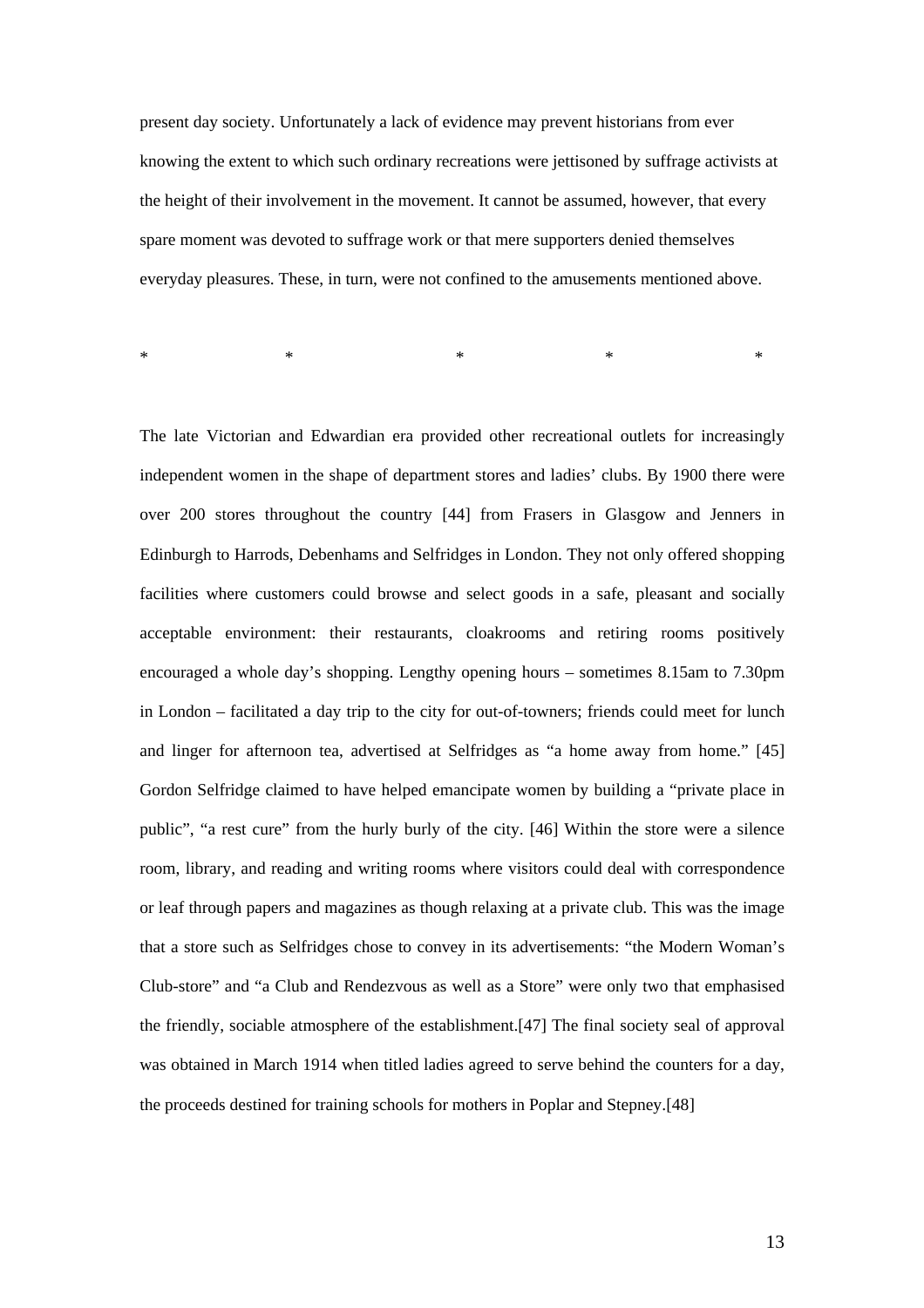Although Selfridge marketed his store as a source of entertainment, and shopping as "a delightful and respectable middle-class female pastime" [49], the Edwardian woman, unlike her twenty-first century counterpart, would not have listed shopping as a recreational activity. Membership of a club, however, was worth acknowledging and many contributors to the SAWWW did so. Ladies' clubs of various types had made their appearance in the last quarter of the nineteenth century, not only in London but in many British towns and cities. Edinburgh boasted a Queen's Club and a Ladies' Caledonian; Glasgow offered the Kelvin Club and the Literary Club as well as the Society of Lady Artists' Club which prided itself, perhaps incorrectly, on being the oldest (1882) women's residential club in Britain. [50] Liverpool Ladies' club was matched by similar institutions in the large urban centres of Manchester, Bristol, and Leeds, and also in smaller towns such as Bath, Brighton, Cork and Inverness. These, in addition to at least 35 London establishments, have been heralded as an offshoot of "the enormous growth of associational culture" in late Victorian Britain [51], as a means of allowing women "to enter the masculine world of the city" [52] and as a focus for "independent working women who lacked social contacts." [53] Whatever their rationale, they assembled under one roof those with shared interests (for example, the Suffrage Club), backgrounds (the University Club for Ladies) and views (the Imperial club for Conservative and Unionist women). Many modelled themselves on London male clubs with dining, smoking and drawing rooms, as well as libraries and silence areas. Some offered an address in the capital for those from 'the provinces' together with bedrooms whose comfort equalled that of a first-class hotel. They also provided somewhere to entertain and socialise respectably in the public domain, somewhere to change before an evening out and somewhere to conduct business – whether interviewing domestic servants or meeting literary editors.

As department stores promoted shopping as a form of entertainment to while away daytime hours, so many clubs offered a range of leisure activities in the evening. Lectures and debates, concerts and formal dinners were organised, particularly in those that catered for the modern, 'professional' woman. The Pioneer was founded in London in 1892 as "a home for women of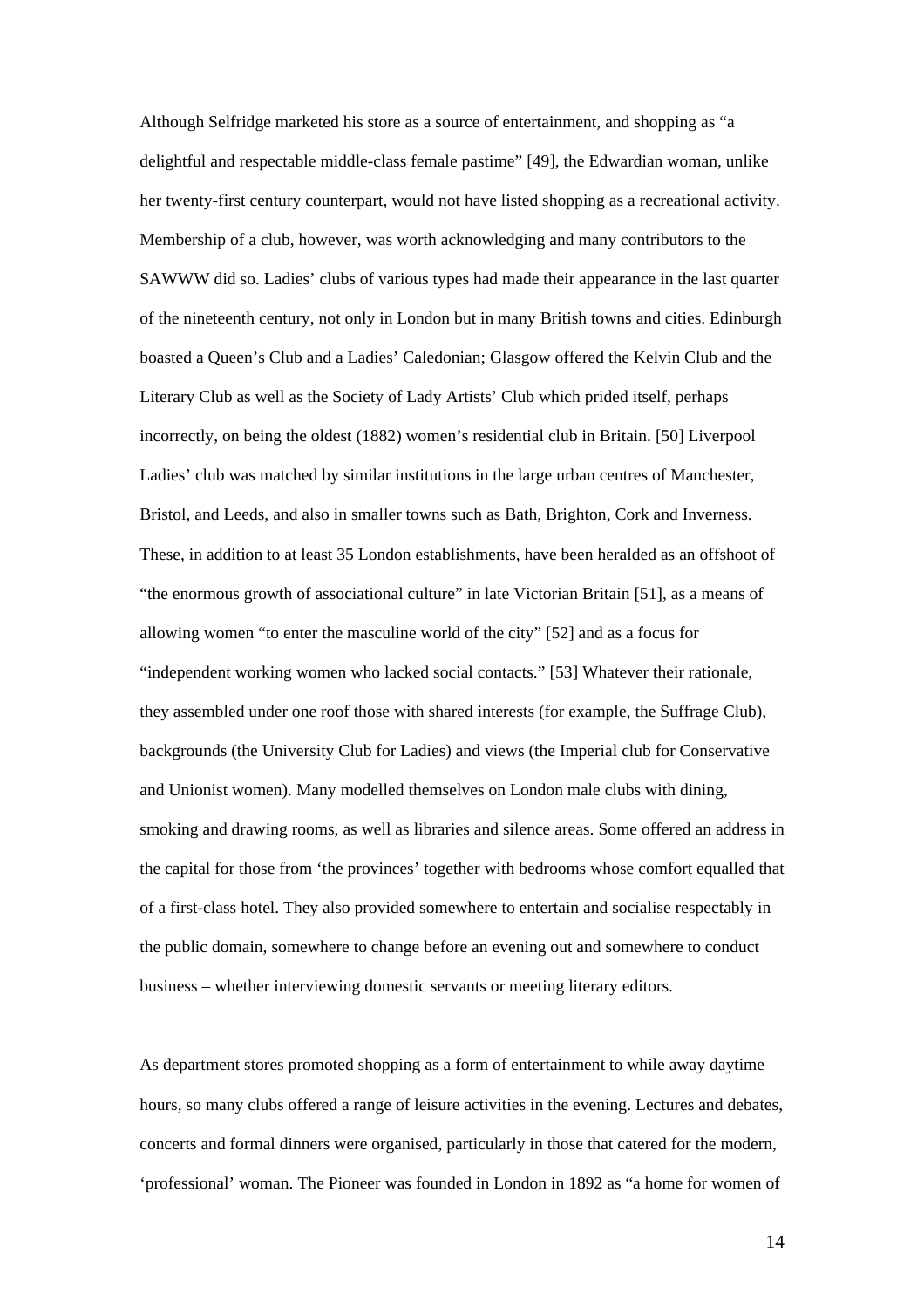advanced views" [54] and held a weekly club dinner followed by a debate; the Sesame (1895) organised a literary and educational programme; the Glasgow Lady Artists, formed by exstudents of the College of Art, not only hosted concerts but exhibitions of members' work. This use of the club for marketing purposes as well as leisure or private business was exemplified by the Lyceum, established in London's West End in 1904 as a breakaway from the Writers' Club and subsequently replicated in several European cities. [55] It offered the usual range of dining facilities, evening concerts and a library, but also allocated space for a book gallery selling members' publications and an art gallery to display their work. Furthermore, it aimed to provide "a substantial milieu where [women] could meet editors and other employers and discuss matters as men did in professional clubs, in surroundings that did not suggest poverty." [56] This was undoubtedly a sideswipe at a number of smaller clubs that offered little more than genteel respectability in straitened circumstances. Like the spartan female college decried by Virginia Woolf some twenty years later, their situation was such that "not a penny could be spared for 'amenities'; for partridges and wine, books and cigars, libraries and leisure." [57].

This was not the case for the elite group of ladies clubs. A clubman writing in 1907 noted that "many owned fine establishments, supported by large constituencies and commanding substantial revenues." [58] One of the most fashionable and palatial was the Empress with over 2000 members: only three SAWWW contributors – Lady Treacher, Viscountess Dillon and Mrs Boden – enjoyed its privileges. Major Griffiths went on to observe that "good living is not by any means despised or unattainable in ladies' clubs, and their cellars are said to be as well supplied and as largely patronized as those of any clubs in London." One was reputed to have some of the best champagne imported "and of having done full justice to it." [59] However, he appeared to draw a distinction between the more traditional social club, serving ladies of wealth and leisure, and the newer breed catering for "ladies who labour at intellectual pursuits and are constantly engaged in earning their own livelihood in the various walks now happily open to them." [60] To this group he attributed the recent growth of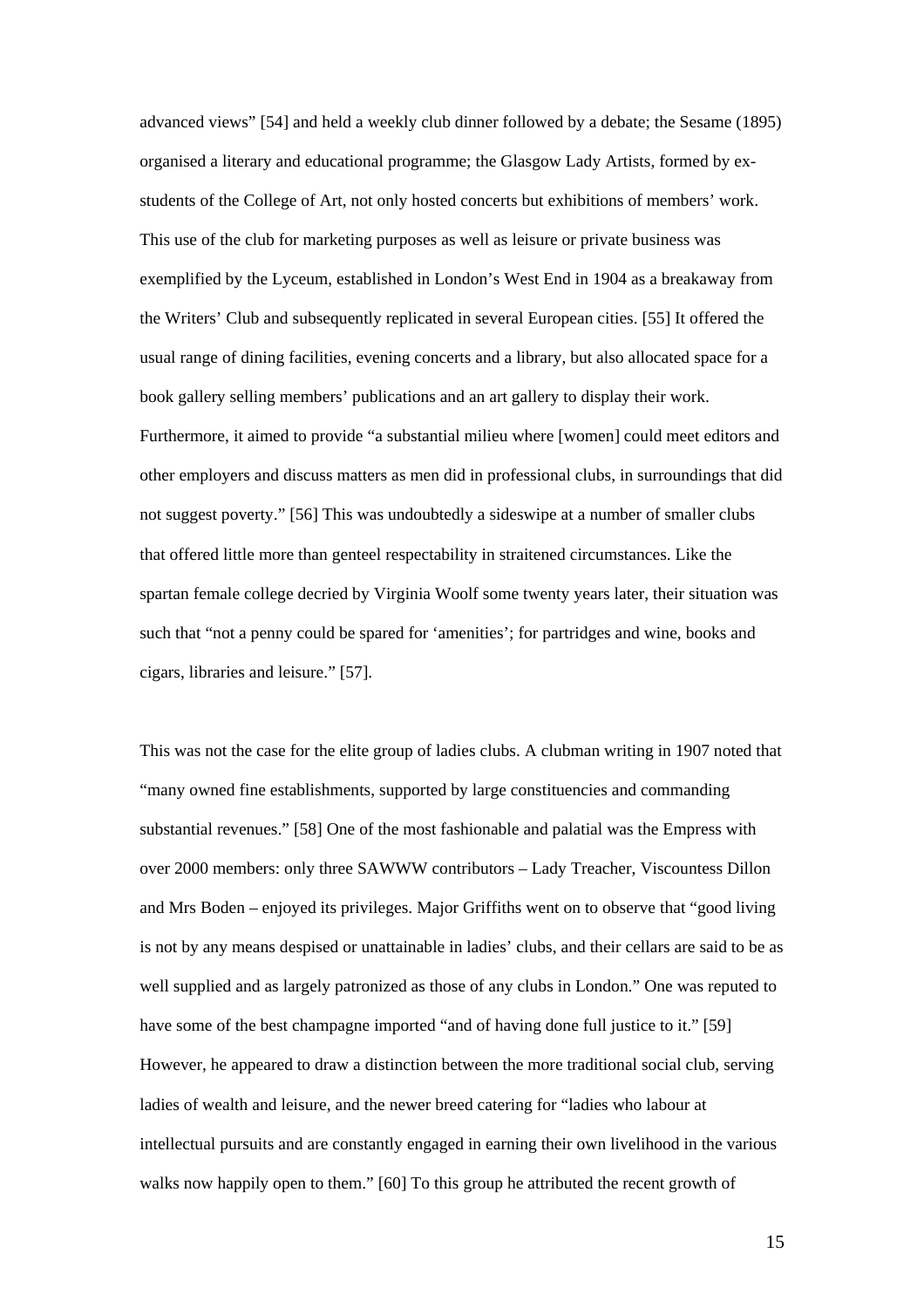women's clubs; the key to their success was the respectability they conferred on newly independent women.

Such respectability frequently came at a price. Although a club offered opportunities to entertain friends or business colleagues, it could not always be done cheaply: luncheon in particular was said to be more expensive than at equivalent male institutions. [61] According to Griffiths, the reason for higher charges at women's clubs was the requirement to make a profit when income was generally less than in male establishments and finance was dependent on the number of subscriptions rather than their size. [62] At fifteen guineas, however, the annual fee for a club such as the Empress was comparable with the fashionable Carlton club for men. This not only allowed it to employ one of the best orchestras in London [63] but also to offer a lower rate to country members – Irish and Scots women paid as little as five guineas. Even this amount was substantially greater than the subscription for a club such as the Pioneer (two guineas) or the popular International Women's Franchise (IWF) which charged only one guinea, or as little as half a guinea for Irish, Scots or overseas members. Another method of defraying costs was to admit men at a higher rate, a solution obviously unacceptable to the many clubs that chose a women-only existence.

Club membership was often restricted quantitatively or qualitatively as well as by ability to pay. The Writers' Club (1892) and the University Club for Ladies (1887) were each limited to 300 members. The Lyceum was only open to women who had published an original work on literature, journalism, science or music, those with university qualifications or, somewhat lamely for a forward-thinking organisation, the wives and daughters of "distinguished men." [64] Its membership was said to read like a Who's Who of women's writing and the arts [65] Some clubs refused to admit men even as visitors. Some, including the Pioneer, forbade alcohol; others, such as the Park, banned smoking or playing cards for money. The Glasgow Society of Lady Artists, perhaps mindful of the nation's Calvinist doctrines, outlawed all such vices … and men as well. Several had a particular clientele in mind - the Athenaeum (1913)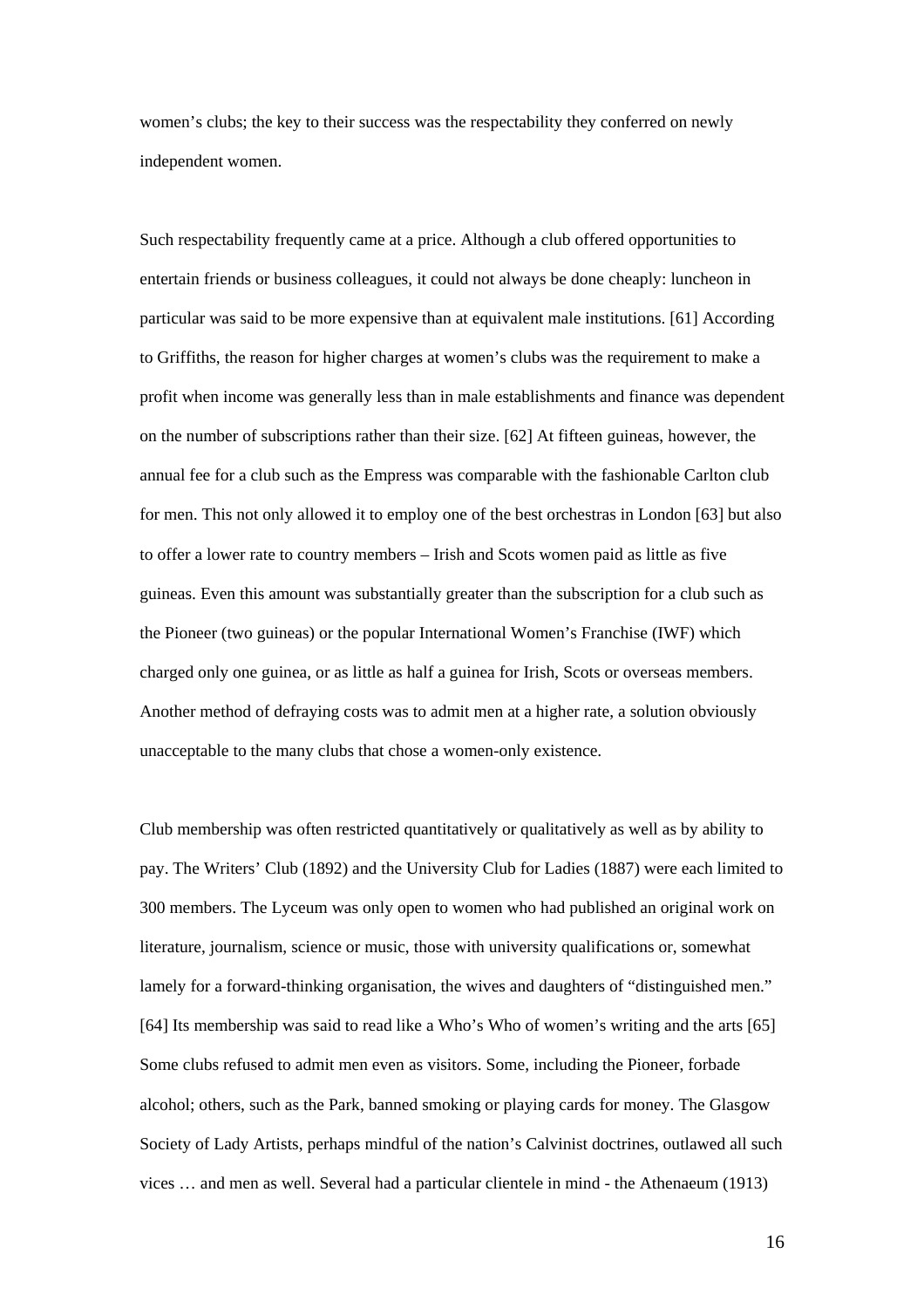was founded for women interested in politics, art, literature or music; the Sesame, open to both sexes, offered lower subscription rates to professional women, hoping to attract teachers. Further down the social scale the Enterprise club (1889) catered for lower middle-class female workers such as clerks and junior grade civil servants. It supplied very different fare from the elite West End clubs, providing French conversation or woodcarving classes as well as opportunities to play hockey or chess. [66] At the Mayfair Working Girls' Club, founded by 'philanthropic ladies' for the benefit of tailors, costume makers and factory hands, "gratis evening performances are given by lady amateurs, especially on Saturdays to keep them from 'the low music-halls." [67] It is no surprise to discover that none of the SAWWW entrants belonged to the latter establishments.

Both early and late twentieth-century male writers agreed that the burgeoning of ladies' clubs was the result of female emancipation and an increase in the employment of middle-class women. Rubinstein also suggests that they were assisted by a rise in the number of those with their own disposable wealth. [68] Alice Zimmern, whose biography appeared in SAWWW, thought the arrival of ladies' clubs was a sign of the times and "a significant feature of a changing age." [69] Philippa Levine, writing almost a century later, saw them as "a valuable escape route" and an alternative social environment to the home. [70] From the suffrage perspective, Crawford portrayed them as "fertile seed beds" for nurturing the campaign and useful meeting places for tea and talk after processions and demonstrations. [71] Other feminists, however, have been less positive about the women's club movement. It has been argued that, far from opening up the public sphere, the advent of female clubs simply herded women into private enclaves within it. [72] They have also been depicted as snobbish, cliqueridden and unfriendly, criticisms that could surely be levelled at equivalent male establishments or at a great many societies in any period. [73]

A further difficulty in analysing the women's club is the paucity of evidence. Few records exist, resulting in an over-dependence on journal articles published in the 1890s when their novelty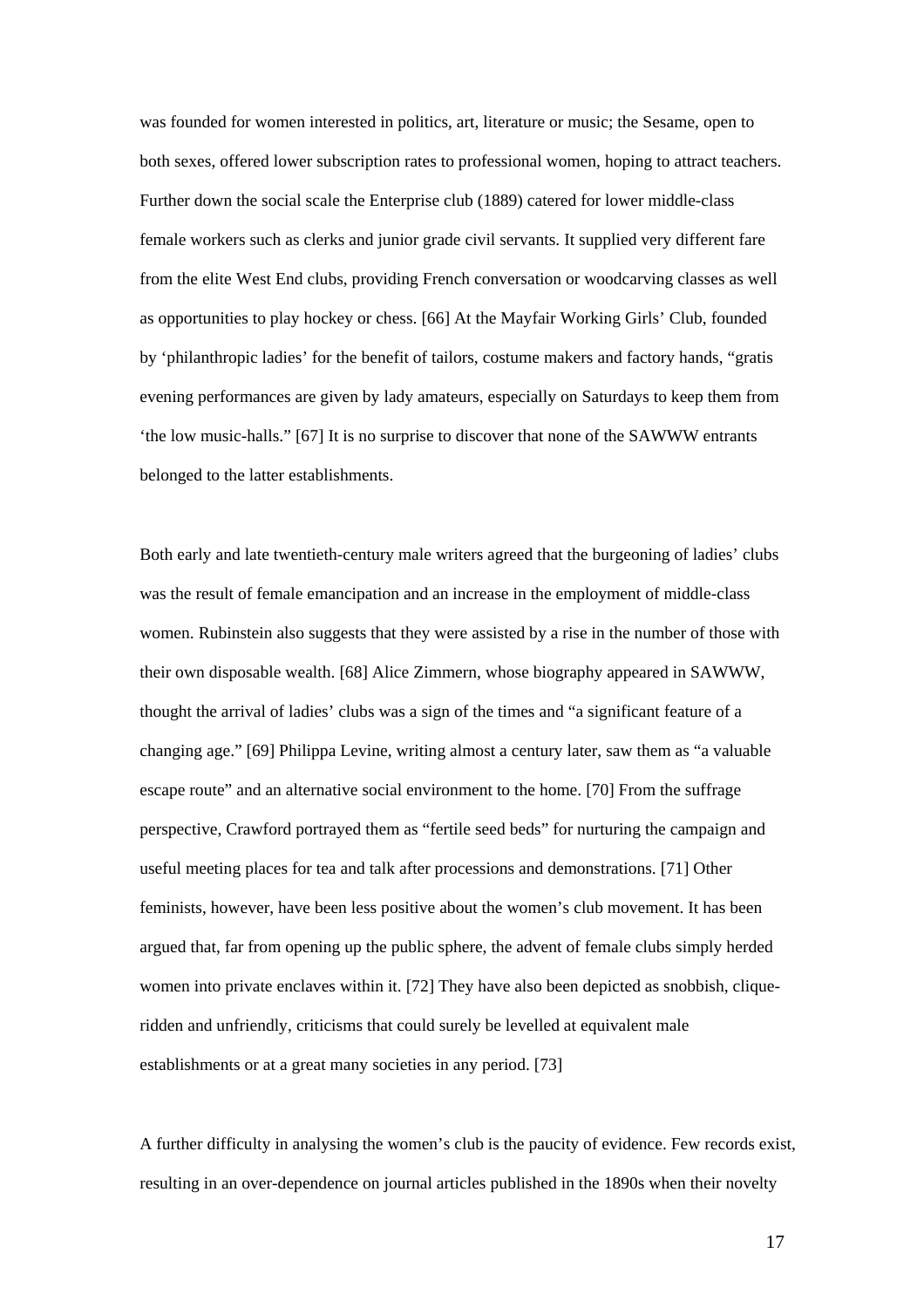was worth reporting. [74] There is scant information on changes or developments that may have taken place in the Edwardian period as the second generation of clubwomen entered their portals and it seems likely that the original clubs failed to move with the times. In 1882 a founder member of the Glasgow Society of Lady Artists thought that "we were looked upon as just a little fast! The same as when girls started cycling …" [75] In 1908 it was faced with a proposal to change its name to the more feminist 'Women Artists' but although there was said to be an overwhelming majority in favour, the Victorian name was retained in deference to the views of three pioneer members. [76] Speakers around this time included Lady Asquith, whose husband was instrumental in thwarting all attempts to extend the franchise, and Mrs Humphrey Ward, one of the leading anti-suffagists. Although it had extended its constituency by opening its doors to lay members in 1892, it seems safe to say that this club was no longer at the forefront of emancipation. The Pioneer, too, appears to have lost its reputation for feminism. The death of the founder in 1897 led to the formation of a breakaway club: by 1909 men, once restricted to the position of guests, were entitled to claim full membership though this may have been to improve a precarious financial position rather than to dilute an all-female ambience. Conservatism may therefore have been the driving force in the establishment of so many new clubs in the early twentieth century. The Lyceum, Emerson, IWF, Athenaeum and New Century were all founded between 1904 and 1911and it is to these institutions that over half the SAWWW sample belonged.

It is not possible to say why some individuals joined a club while others refrained but of the 692 entrants in SAWWW, 250 (36%) were members of 42 separate institutions. Furthermore, nearly half of these were women who failed to list any recreations. By adding the two groups together, 'recreationalists' and 'clubbers' accounted for 63% of the total, implying that almost two-thirds of suffrage activists had an interest in or an opportunity to sample hobbies and organised entertainments, often beyond the home. Although the majority belonged to only one club, roughly 25% held membership of two, three or even four. In these cases the women usually cited either a London and a provincial club, or one of the two London suffrage clubs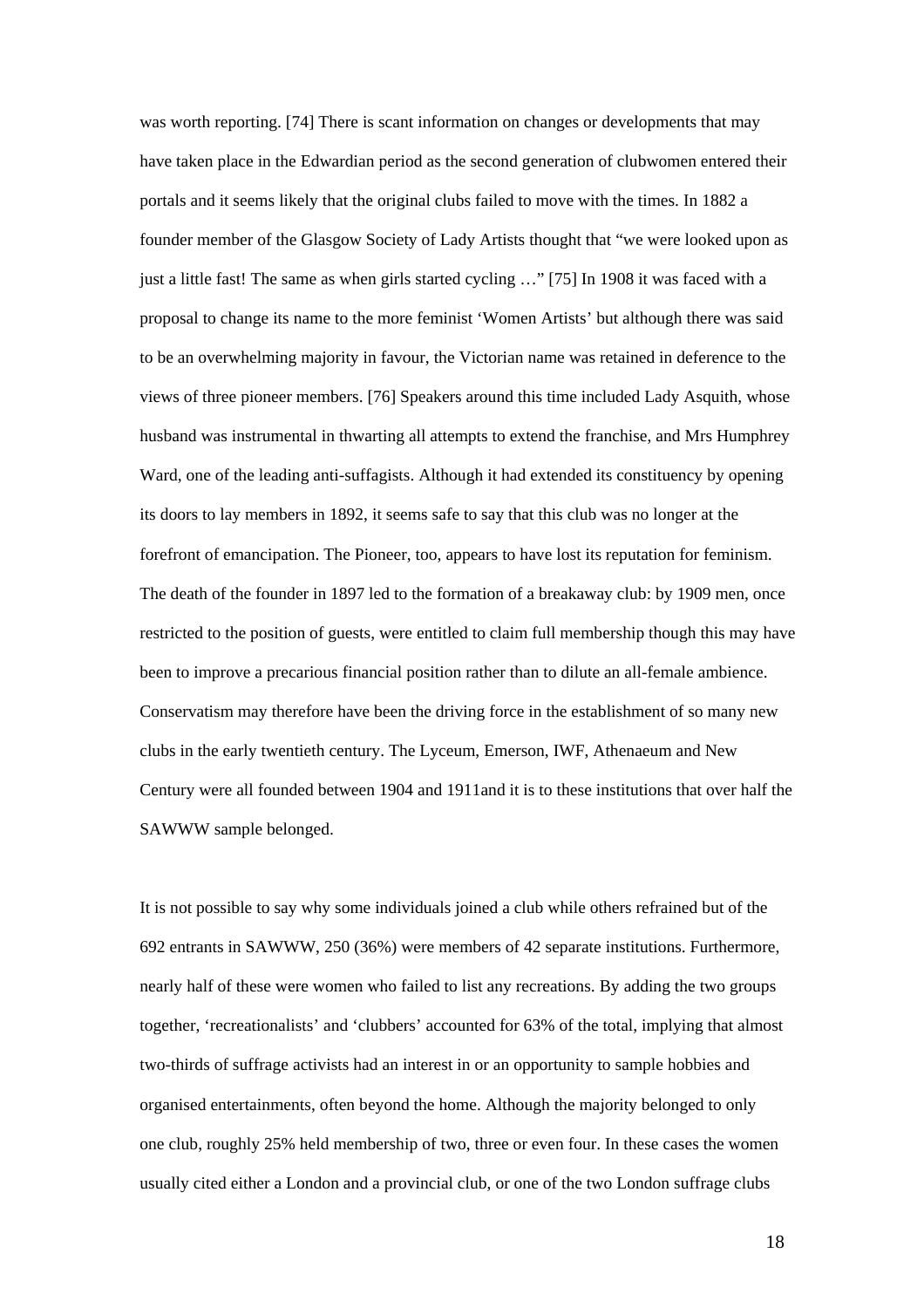plus another ladies' establishment in the capital. Twenty-four of these were mentioned but only five attracted a significant number of suffrage members.

Even the most cursory glance at the biographies indicates that the majority of their authors lived in London and south-east England. Although reduced subscriptions were often available for women from more distant parts of Britain, suffrage activists on the whole do not appear to have taken advantage of this right. A half-price 'country membership' failed to attract more than 10% of those with addresses in Yorkshire or the north-east while less than one fifth of 100 Scots and Irish women in the total SAWWW sample belonged to London clubs. The only areas in which metropolitan club membership was fairly popular were Wales, the south-west and what is now Cumbria with 40% of this group maintaining a London address. Many women taking part in processions or other suffrage activities in the capital would have stayed with friends or relatives: Frances Murray from Dunbartonshire certainly did so on her visits to the capital. [77] Her daughters, Eunice, President of the WFL in Scotland, and Sylvia, both said to be ardent feminists [78], possibly did the same and it was only when Catherine Marshall's work detained her for lengthy periods in London during 1912 that she gave up staying with friends and rented a room. [79] What cannot be denied is that two-thirds of those who mentioned a club came from the south-east of England, split evenly between Greater London and the Home Counties. These are the members who are most likely to have taken advantage of the regular facilities on offer – dining, evening entertainment, a room in town for the night – and to have viewed membership of a club as another source of recreation.

A distinction may have to be drawn between the two suffrage clubs, the International Women's Franchise and the Suffrage, and the rest. The IWF had only opened its doors in 1910 and was said to have 1500 members, both male and female, by the following year. [80] Although it was similar to many London clubs with its drawing and smoking rooms, its lecture series and annual club dinner, its whole raison d'etre was as a 'single issue' organisation, thereby distinguishing it from the more traditional ladies' social club. Perhaps for this reason, and because it was inexpensive to join, its clientele was somewhat younger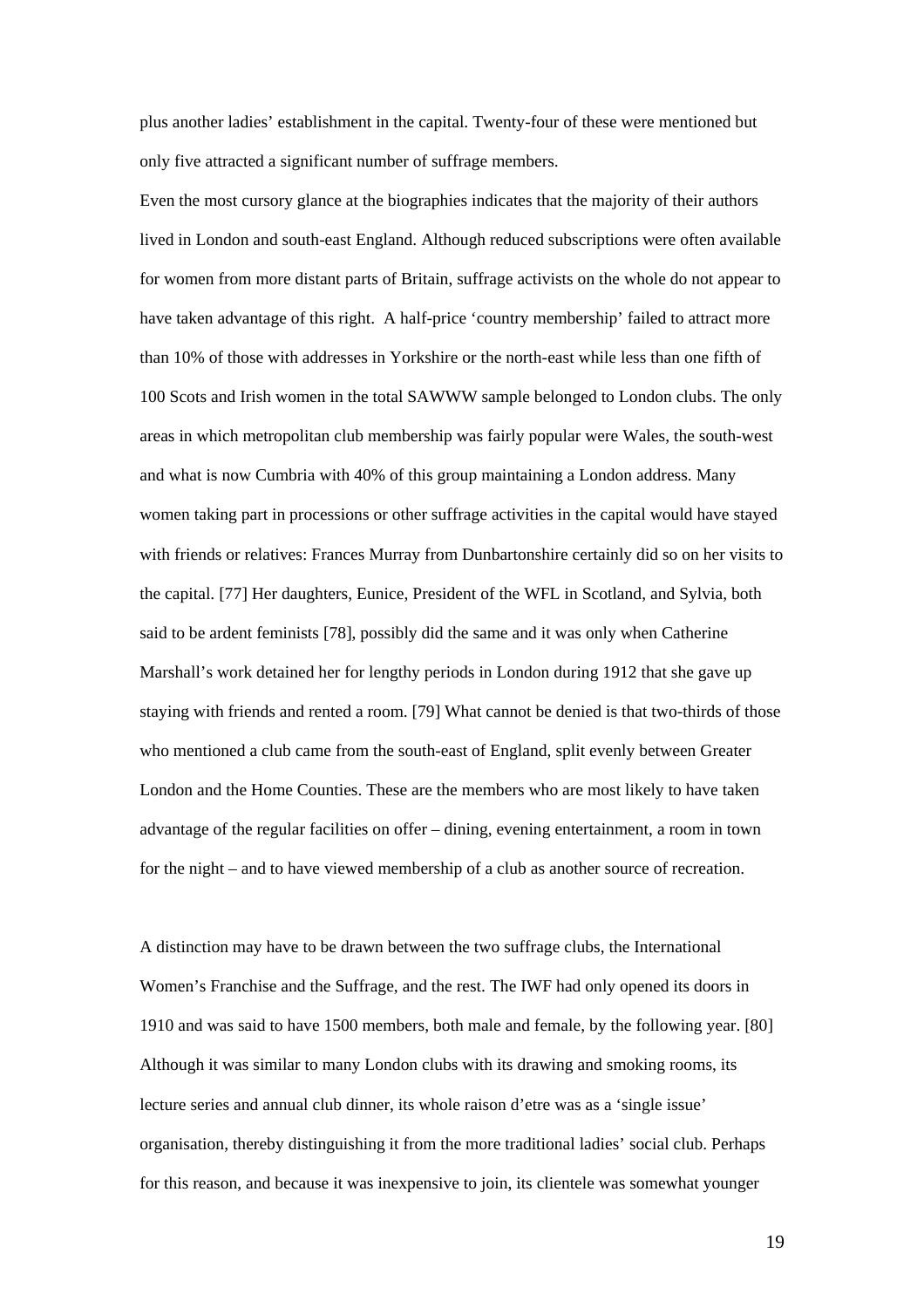than most – 20% of the SAWWW group were under 35 years of age. For many of these young women – Rose (Elsie) Howey (29) and Mary Gawthorpe (32), organisers in the WSPU, Helga Gill (28) and Alice Hess (26) of the NUWSS and Iris Yeoman (24), formerly treasurer in a WFL branch – it was their only club. There they might have rubbed shoulders with several young men prominent in the suffrage movement such as Victor Duval (28), founder of the Men's Political Union for Women's Enfranchisement or Hugh Franklin (24), one of the few men to be forcibly fed while imprisoned for the cause. Equally they might have met the 69-year-old Charlotte Despard, doyenne of the WFL, or titled women such as Lady Chance and Lady Willoughby de Broke. The IWF attracted an unusually broad crosssection of suffrage activists including a significantly higher percentage of militants (42%) than other London clubs although numbers of married and single women were virtually identical.

The membership of non-suffrage establishments is more likely to impart the flavour of Edwardian ladies' clubs and define their nature and composition in the years before 1914. According to the SAWWW sample, their clientele was overwhelmingly middle-aged or elderly, with 62% aged 45 and over. Not surprisingly, suffrage society affiliations leaned heavily towards the less militant sections of the movement – only 14% belonging to the WSPU or WFL – but single women only just outnumbered married. This might appear to contradict the view that clubland was the haunt of the working spinster, the new professional and the 'mannish' feminist. [81] It may also be a reflection of the age and numerical advantage of constitutionalists in the biographies.

A closer inspection of three clubs paints a more vivid picture. The Albemarle, for instance, was founded in 1881 and was open to both sexes. In 1913, ten of the suffrage sample claimed membership, including Millicent Fawcett, and on closer inspection they shared many similarities. All belonged to either the CUWFA or the NUWSS, and had been or were still married. Most had homes in London, half were over 65 years old and if all ten had met on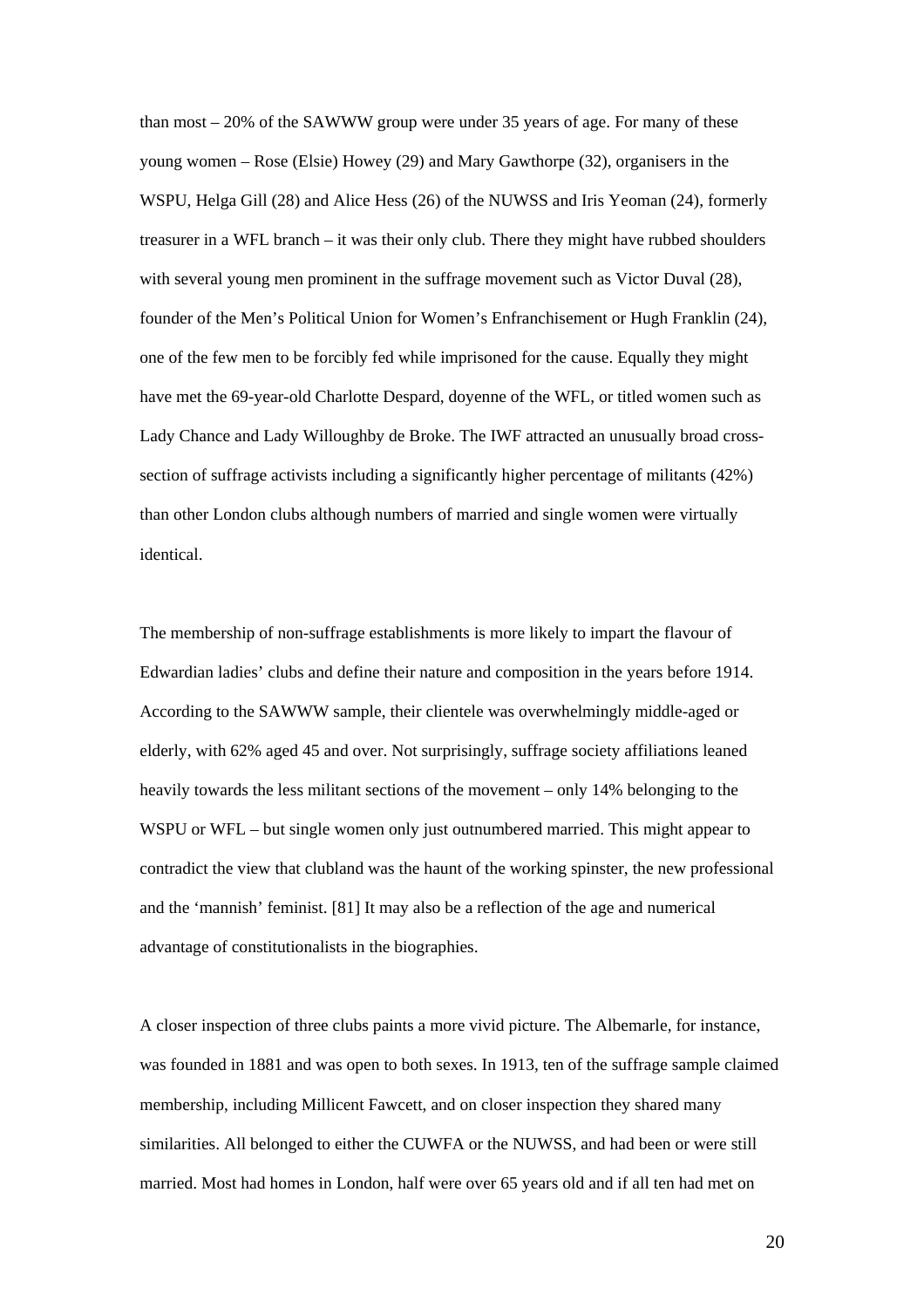club premises, it would have been a prestigious gathering, boasting five Presidents and two Vice-Presidents of their respective societies. It may also have been a serious occasion as only three of the ten mentioned any recreations, and these were largely restricted to walking, reading and attending lectures or concerts. Only the youngest, a woman of 54, admitted to the more adventurous pastime of motoring: little wonder that she also belonged to the reputedly livelier Pioneer club. Here a further seven members pursued some active hobbies including ski-ing, caravan and cycle camping, digging and foreign travel as well as the more sedate music and reading but once again, the majority were over 50 years old. If this group is an accurate reflection of the Pioneer in 1913, the 'woman of advanced views' was now a mature matron rather than a modern miss, though her attitudes may have been no less ardent.

The nine Sesame club members, however, were a younger and more diverse set altogether and their club was open to men as well as women. Although most belonged to the NUWSS, they included the thirty-three-year-old Una Duval, wife of Victor and member of the WSPU. Catherine Marshall, an activist in the NUWSS in London and her home town of Keswick, was the same age; both she and her mother Caroline were members. Catherine seemed to regard sport as an important leisure activity. In 1909 she had sought "a keen suffragette" to help out in Cumberland, perhaps combining useful work for the cause with a pleasant holiday in the district, whose chief delights she enumerated as good bathing and mountain climbing, and excellent golf links. Better still, she suggested that a party of friends with bicycles could cover the whole area as speakers and still have time for its sporting attractions. [82] Another Sesame club member, Lady Betty Balfour, sister of the militant Lady Constance Lytton, was involved in both the CUWFA and NUWSS in London and Scotland. Her *Who's Who* biography states that she has been active in the suffrage movement for three years, "refuses now to do any [party] political work till the vote is won", and enjoys music, reading novels and cycling. The range of activities pursued by this group of women stretches from needlework, singing and gardening to the more physical tennis, rowing and skating.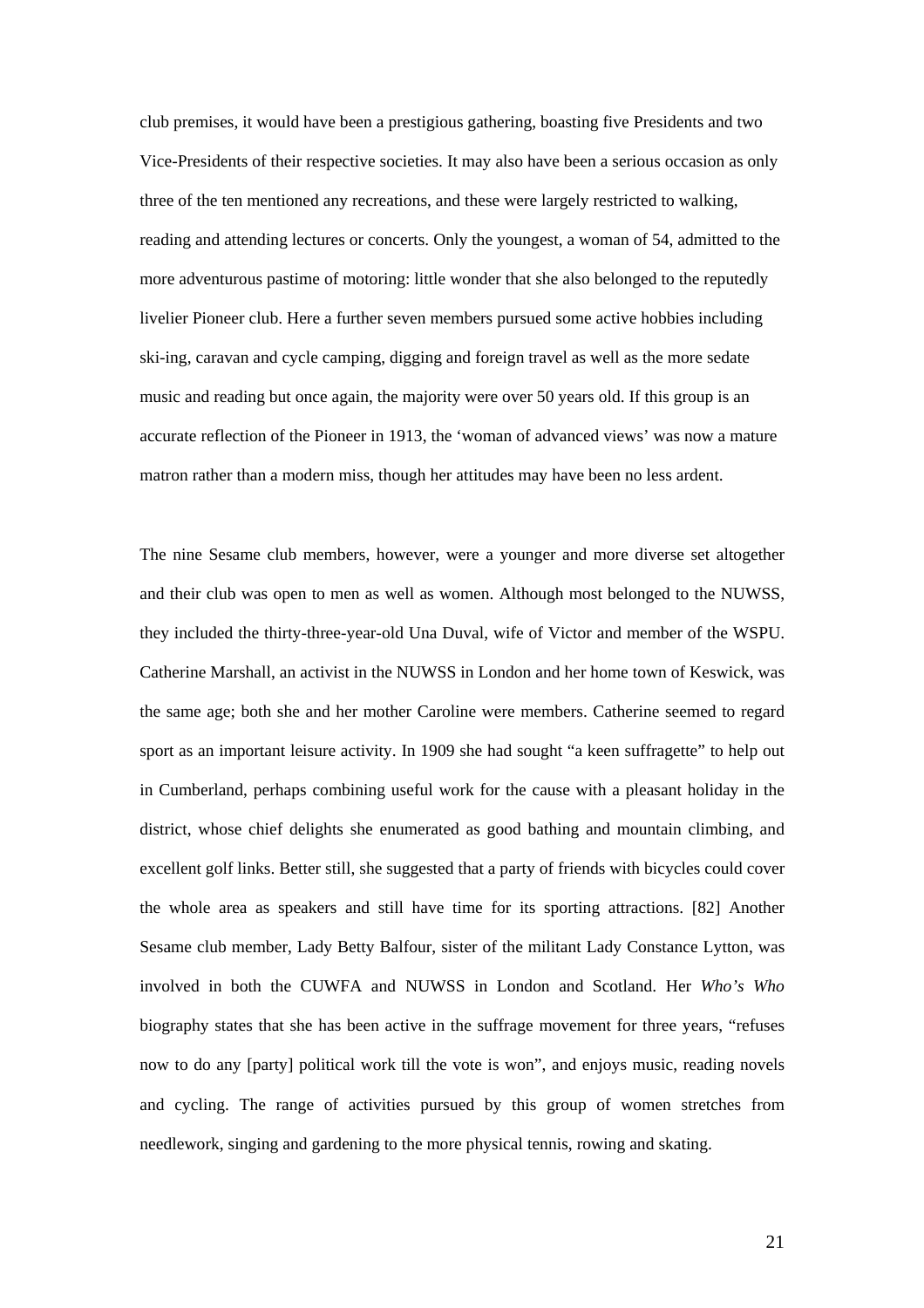Research into the suffrage campaign and its supporters has resulted in hundreds of scholarly books and articles over the past 40 years, covering many aspects of the movement.[83] Little attention, however, seems to have been paid to the lives of ordinary suffrage women and the ways in which they occupied their leisure time. Sports historians, on the other hand, have been quick to condemn female sportswomen and participants in physical exercise as neither emancipated in outlook nor committed to feminist ideals. [84] The women whose biographies appear in *The Suffrage Annual and Women's Who's Who* demonstrate that it was possible to take part in both suffrage and sports activities, as well as a range of other leisure pursuits, and to be involved in an urban cultural environment through their membership of clubs. Marion Wallace-Dunlop may have been atypical in having "no time for recreations till the vote is won.

 $*$   $*$   $*$   $*$   $*$   $*$ 

## **References**

[1] A.J.R. (Ed.) (1913) *The Suffrage Annual and Women's Who's Who* (London: Stanley Paul).

[2] Elizabeth Crawford (2000) *The Women's Suffrage Movement: a reference guide, 1866- 1928,* p. xi (London: Routledge).

[3] James Laver (1958) *Edwardian Promenade*, p. 196 (London: Hulton).

[4] E. Sylvia Pankhurst (1931) *The Suffragette Movement*, pp. 220-21 (London: Longmans).

[5] Christabel Pankhurst (1959) *Unshackled: the story of how we won the vote*, p. 17 (London: Hutchinson).

[6] June Purvis (2000) 'Deeds, not words': daily life in the WSPU in Edwardian Britain in June Purvis & Sandra Stanley Holton (Eds.) *Votes for Women*, p. 138 (London: Routledge); Sandra Stanley Holton (1992) The suffragist and the average woman, *Women's History Review*, 1, pp. 9-24.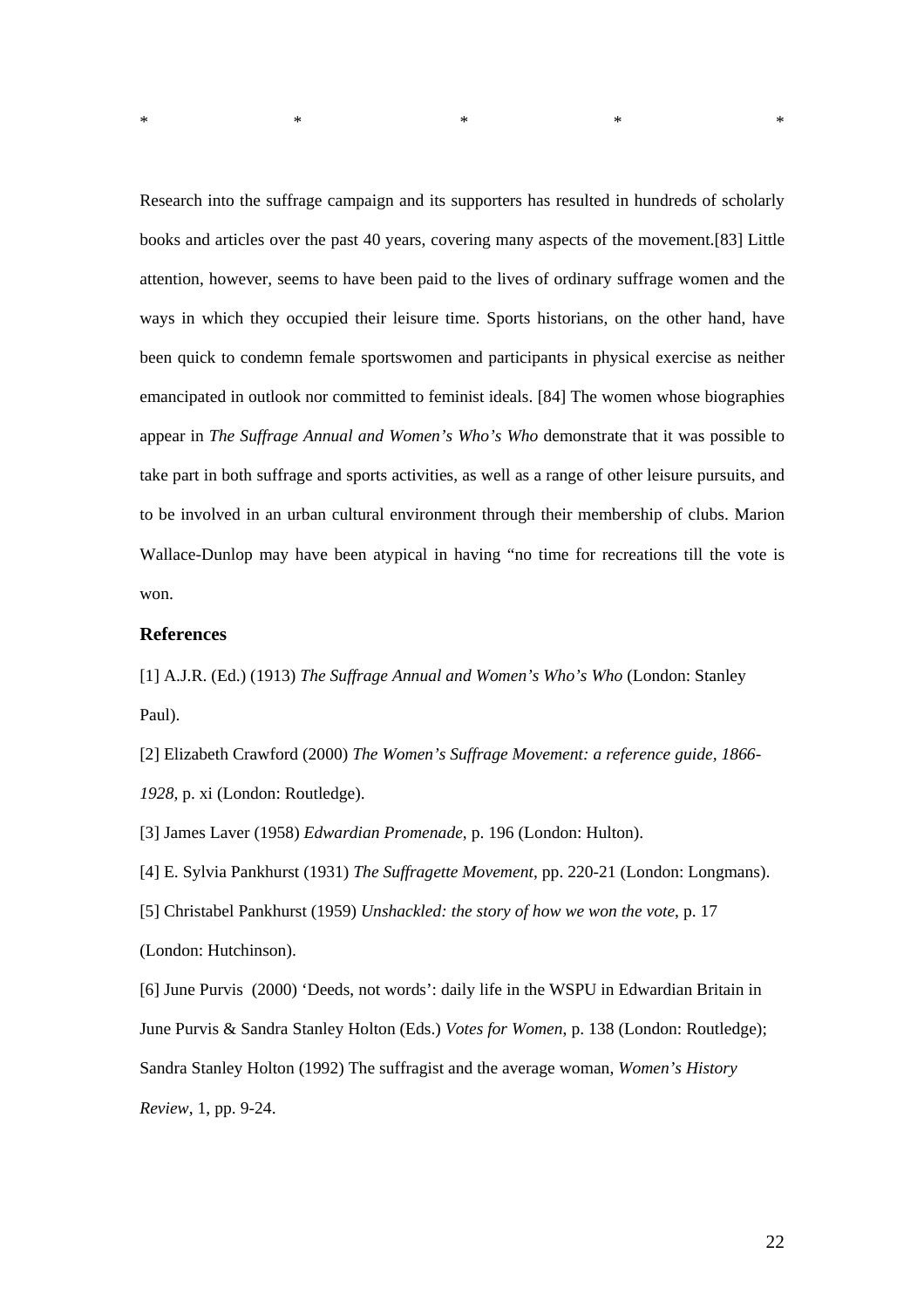[7] Charles Loch Mowat (1961) *The Charity Organisation Society*, p. 82 (London: Methuen). While this statement relates to members of the leisured and professional classes in late Victorian Britain, it can apply equally to Edwardian women.

[8] Leah Leneman (1995) *A Guid Cause: the women's suffrage movement in Scotland*, p. 219 (Edinburgh: Mercat).

[9] Crawford, *Women's Suffrage Movement*, and Diane Atkinson (1996) *The Suffragettes in Pictures* (Stroud: Museum of London/Sutton Publishing) have obtained much detailed information from the SAWWW.

[10] see, for example, Leneman, *Guid Cause*; Martin Pugh (2000) *The March of theWomen*  (Oxford: Oxford University Press); Andrew Rosen (1974) *Rise Up, Women! The militant campaign of the Women's Social and Political Union, 1903-1914* (London: Routledge & Keegan Paul); Sophia van Wingerden (1999) *The Women's Suffrage Movement in Britain, 1866-1928* (Basingstoke: Macmillan). Also Jihang Park (1988) The British suffrage activists of 1913: an analysis, *Past and Present,* 120, pp. 147-62.

[11] Park, 'The British suffrage activists', p. 147; A.J.R. (Ed.), *Suffrage Annual*, foreword. [12] A number of women gave either the address of their club or their local suffrage branch instead of a home address. Some refused to give their age, or referred coyly to a birth date eg, Mrs Marguerite Palmer, a founder member of the Irish Women's Franchise League, had served imprisonment for her suffrage activities, yet chose to refer obliquely to the year of her birth as "in the eighties".

[13] There is no mention of the suffrage campaign in the official history of Selfridges - Gordon Honeycombe (1984) *Selfridges: 75 Years; the story of the store, 1909-84* (London: Park Lane Press) – perhaps because it escaped the window smashing that affected other West End shops. An approach to the present owners has yielded no further information.

[14] Crawford, *Women's Suffrage Movement*, pp. 580-81.

[15] Park, 'The British suffrage activists', p. 147. The *Suffrage Annual* states (p. 161) that the Reform Bill of January 1913 had just been defeated "as we go to press." The book probably appeared in the middle of the year, leaving 15 months in which to produce a second edition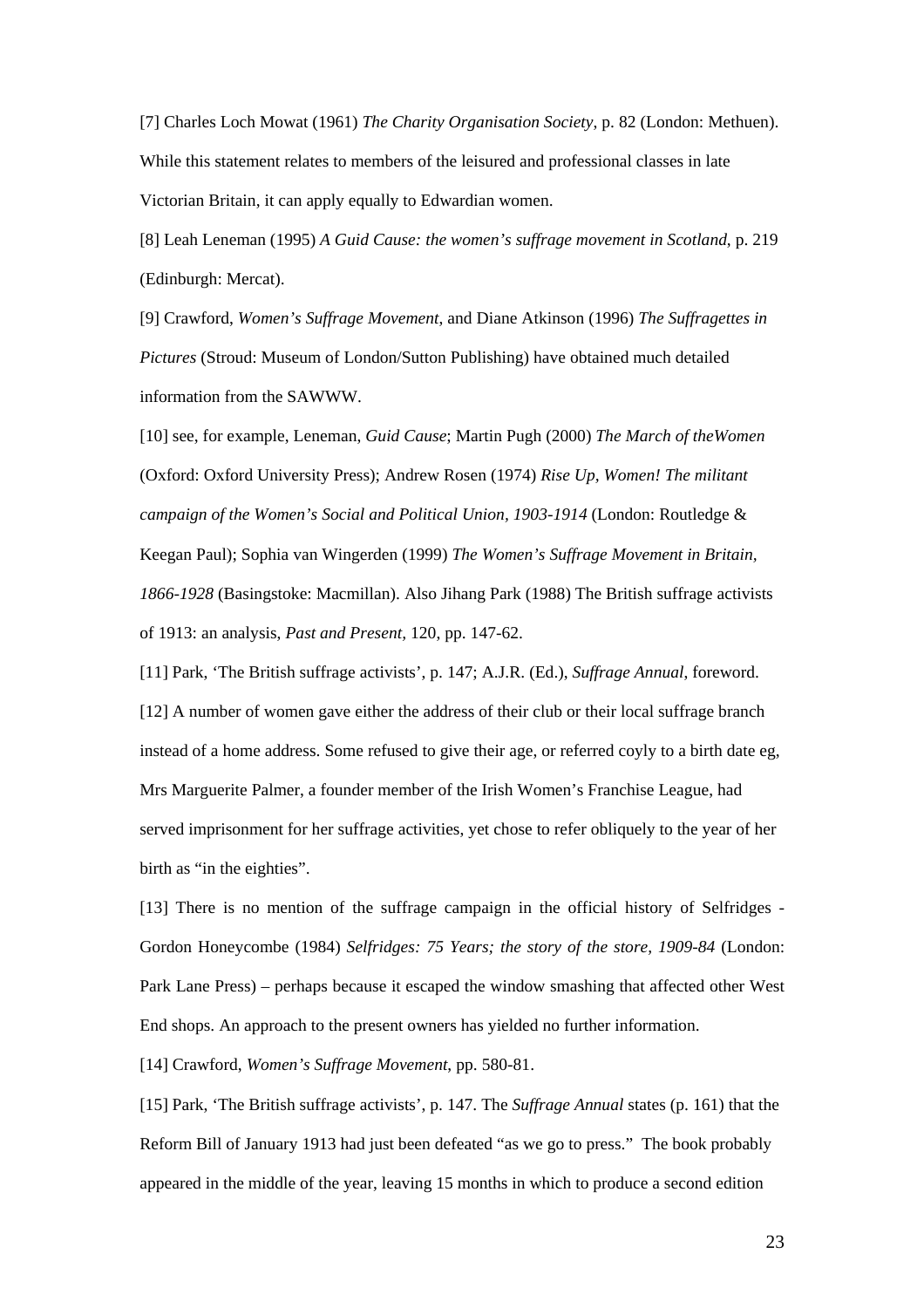and/or a 1914 version before the outbreak of World War I. A commercial explanation for its demise seems more plausible.

[16] Review in *Votes for Women*, quoted in Crawford, *Women's Suffrage Movement,* pp. 580- 81. The book's author Miss Annesley Kenealy, a journalist, notes in her SAWWW entry that she suggested the 'Votes for Women Novels' series.

[17] For a discussion of women's 'experience' and 'language' in a poststructuralist context, see Purvis (2000) 'Deeds, not words', note 10, pp. 153-54. Amongst the arguments here is the notion that experience is a linguistic event. For the perception of self, see Ernesto Spirelli (1989) *The Interpreted World: an introduction to phenomenological psychology*, Chapter 5 (London: Sage). The author suggests not only that the 'self' is actually a series of 'multiple selves' but that the 'self' concept does not remain fixed over time. Thus, although memories may remain unaltered, their significance and interpretation may differ, a somewhat worrying concept for those who base their views of the suffrage campaign on memoirs, oral history and autobiographies of the major participants. I am grateful to Trish Barry for this reference.

[18] Even recent women's histories have failed to include sections on leisure and recreation; see, for example, Kathryn Gleadle (2001) *British Women in the Nineteenth Century* (Basingstoke: Palgrave) and Susie Steinbach (2004) *Women in England, 1760-1914* (London: Weidenfeld & Nicolson).

[19] Kathleen E. McCrone (1988) *Sport and the Physical Emancipation of English Women, 1870-1914*, p. 286 (London: Routledge); Marilyn Constanzo (2002) 'One Can't Shake Off the Women': images of sport and gender in *Punch*, 1901-10, *International Journal of the History of Sport*, 19, p. 50.

[20] For example, Jennifer A. Hargreaves (1985) "Playing Like Gentlemen While Behaving Like Ladies": contradictory features of the formative years of women's sport, *British Journal of Sports History,* 2, pp. 40-52; Kathleen McCrone (1987) Play up! Play up! And Play the Game! Sport at the late Victorian girls' public schools in J.A. Mangan and Roberta J. Park (Eds.) *From 'Fair Sex' to Feminism* (London: Cass); Jihang Park (1989) Sport, Dress Reform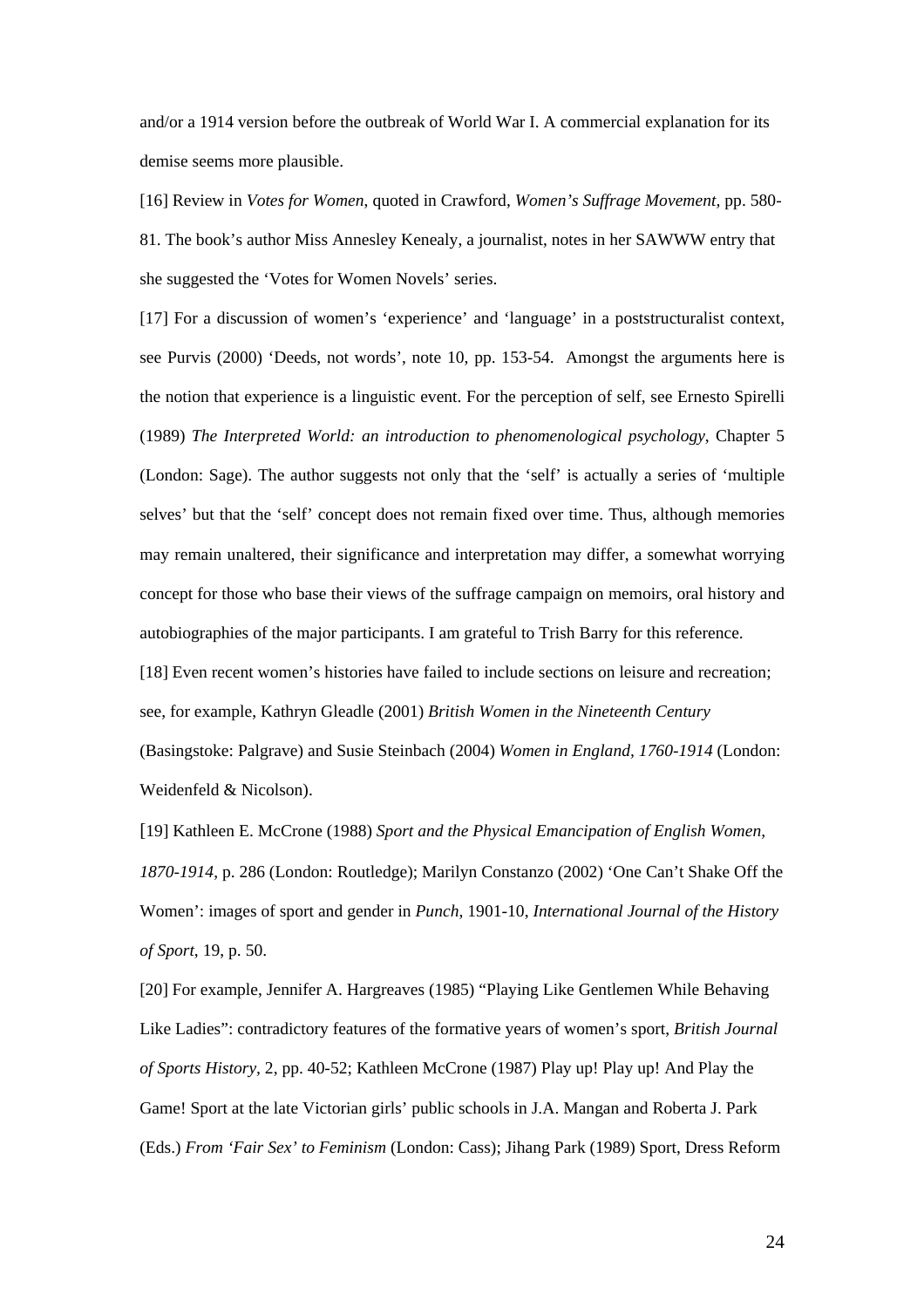and the Emancipation of Women in Victorian England: a reappraisal, *International Journal of the History of Sport*, 6, pp. 10-30.

[21] Neil Tranter (1998*) Sport, Economy and Society in Britain, 1750-1914*, p. 91 (Cambridge: Cambridge University Press).

[22] Park, 'The British Suffrage Activists', p. 148 suggests that most of the contributors to the SAWWW were of middle-class or upper-class origin.

[23] *Ladies Golf Union Yearbook*, 1911 (London: LGU).

[24] *Golf Illustrated*, 7 February 1913, p. 173 following damage to four golf courses in the Birmingham area, the first of many over the next 18 months. Acid was poured onto the greens and turf town up; sometimes VW or Votes for Women was carved into the ground.

[25] Major Arthur Hughes Onslow (1913) Then and Now: Hunting, in Alfred E.T. Watson (Ed.) *Badminton Magazine of Sports and Pastimes*, 36, p. 136 (London: Hulton). The author

made no attempt to quantify women active in field sports

[26] *The Gentlewoman*, 1913-14.

[27] John Lowerson (2001) Foxhunting, in Karen Christensen, Allen Guttman and Gertrud Pfister (Eds.) *The International Encyclopedia of Women and Sports*, p. 432 (New York: Macmillan).

[28] Only four women mention croquet; there are no archery enthusiasts.

[29] McCrone, *Sport and the Physical Emancipation of English Women*, p. 183; Leonora Davidoff, The Family in Britain in F.M.L. Thompson (Ed.), *Cambridge Social History of Britain, 1750-1950*, Vol 2, p. 102 (Cambridge: Cambridge University Press). Insufficient information is available to quantify numbers of female cyclists.

[30] Atkinson, *The Suffragettes in Pictures*, p. 14.

[31] Chris Harvie (1994) Sport and the Scottish State in G Jarvie and G Walker (Eds.) *Scottish Sport in the Making of the Nation*, p. 46 (Leicester University Press: Leicester).

[32] *The Gentlewoman*, 4 October 1913, p. 451.

[33] Park, 'The British suffrage activists', p. 154.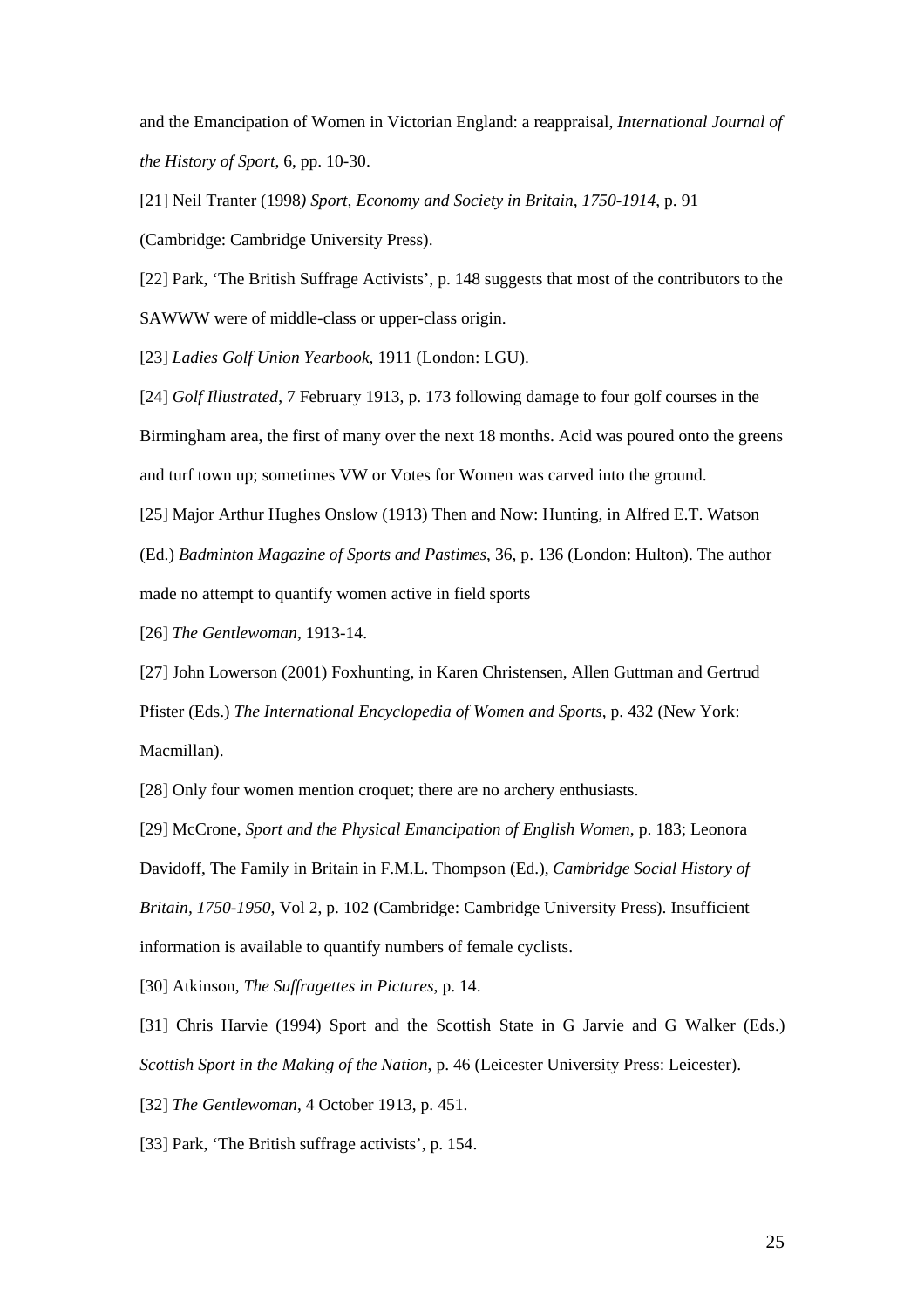[34] Liz Stanley with Anne Morley (1988) *The Life and Death of Emily Wilding Davison*, p. 19 (London: Women's Press).

[35] Transcript of tape, quoted in Joyce Marlow (Ed.) (2000) *Votes for Women – the Virago book of suffragettes*, p. 163 (London: Virago).

[36] Crawford, *Women's Suffrage Movement*, p. 56.

[37] UK Newsquest Regional Press – This is Local London, 2 April 2003.

[38] B.M. Willmott Dobbie (1979) *A Nest of Suffragettes in Somerset – Eagle House, Batheaston*, p. 10 (Batheaston: Batheaston Society).

[39] Lilias Mitchell, *Suffrage Days* **(**unpublished memoirs). I am grateful to the late Leah Leneman for letting me see a copy of this.

[40] Crawford, *Women's Suffrage Movement*, pp. 49-50.

[41] Martha Vicinus (1985) *Independent Women: work and community for single women, 1850-1920*, p. 273 (London: Virago).

[42] Frances E. Slaughter (Ed.) (1898) *The Sportswoman's Library* (London: Constable). See Catriona Parratt (1989) Athletic "Womanhood": exploring sources for female sport in Victorian and Edwardian England, *Journal of Sport History*, 16, pp. 140-57 for information on the monthly publication, *Womanhood* and McCrone, *Sport and the Physical Emancipation of English Women*, Chapter 9, for discussion and extensive bibliography of contemporary literature on women's sport.

[43] A.J.R. (Ed.), *Suffrage Annual*, p. 145.

[44] John Benson (1994) *The Rise of Consumer Society in Britain 1880-1980*, p. 40 (London: Longman).

[45] Erika D. Rappaport (1995) "A New Era of Shopping": the Promotion of Women's Pleasure in London's West End, 1909-1914 in Leo Charney and Vanessa R. Schwartz (Eds.) *Cinema and the Invention of Modern Life*, p. 146 (Berkeley: University of California Press). [46] Ibid., p. 144.

[47] A.J.R. (Ed.), *Suffrage Annual*.

[48] Honeycombe, *Selfridges*, p. 44.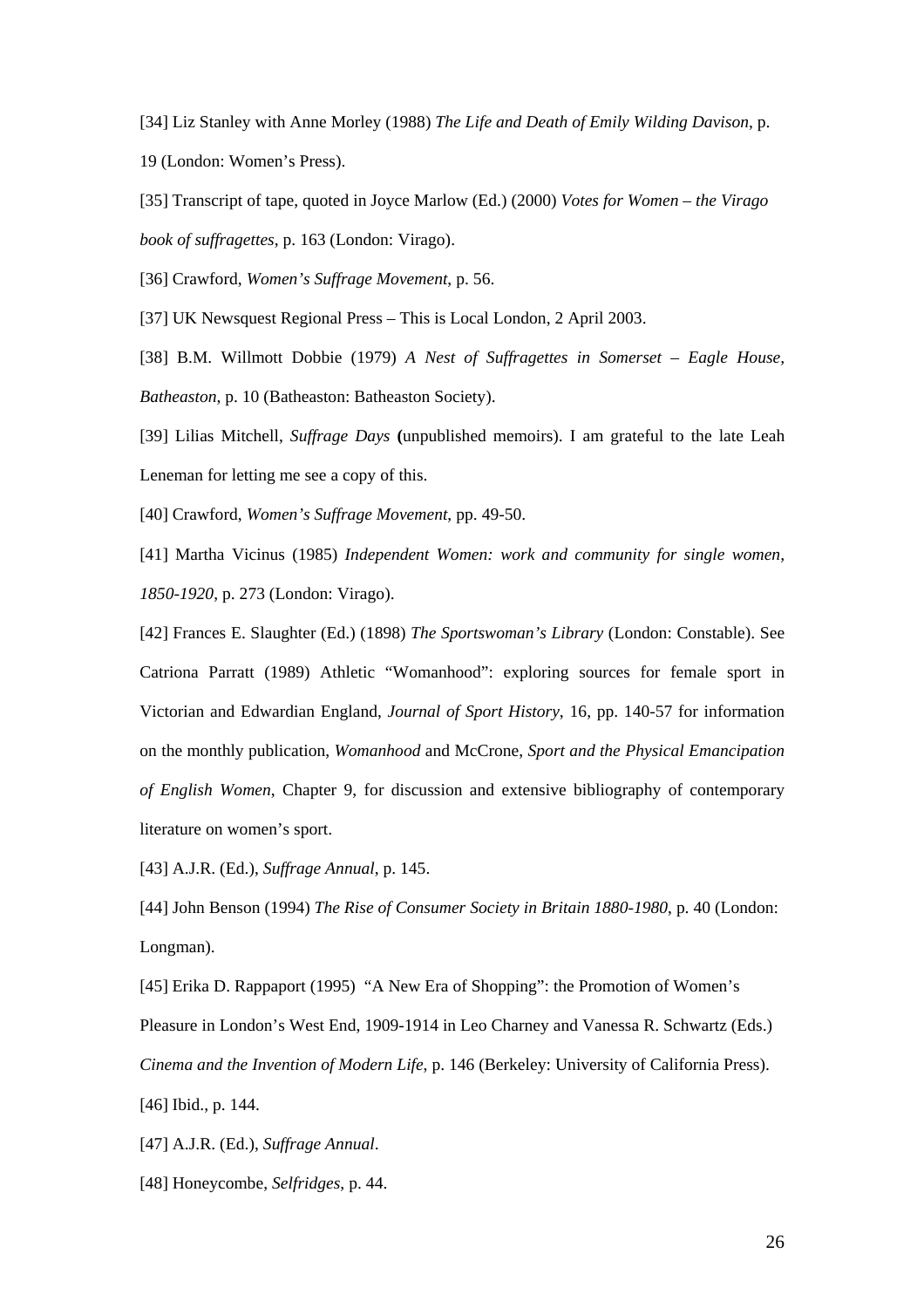[49] Rappaport, "A New Era of Shopping", p. 137.

[50] Crawford (p. 118) notes that the Albemarle Club was founded the previous year, 1881,

- but does not indicate whether this club provided sleeping accommodation.
- [51] Jose Harris (1993) *Private Lives, Public Spirit: Britain 1870-1914*, p. 24 (Oxford:
- Oxford University Press).
- [52] Eleanor Gordon & Gwyneth Nair (2003) *Public Lives: women, family and society in Victorian Britain*, p. 217 (Yale: Yale University Press).
- [53] Vicinus, *Independent Women*, p. 298.
- [54] Crawford, *Women's Suffrage Movement*, p. 126.
- [55] Ibid., p. 125. Branches were formed in Berlin, Paris, Rome and Florence.

[56] Ibid., p. 124.

[57] Virginia Woolf (1993 reprint edition) *A Room of One's Own*, p. 35 (London:

Bloomsbury Publishing; first published 1928, London). Crawford notes that the New

Victorian club "does not appear to have had even an apology for a library." Crawford,

*Women's Suffrage Movement*, p. 126.

[58] Major Arthur Griffiths (1907) *Clubs and Clubmen*, p. 153 (London: Hutchinson).

- [59] Ibid., p. 156.
- [60] Ibid., p. 154.
- [61] Sir Charles Petrie (1965) *Scenes of Edwardian Life*, p. 40 (London: Eyre &

Spottiswoode).

- [62] Griffiths, *Clubs and Clubmen*, p. 156.
- [63] Crawford, *Women's Suffrage Movement*, p. 120.
- [64] Ibid., p. 125.
- [65] Vicinus, *Independent Women*, p. 298.
- [66] Ibid.
- [67] Griffiths, *Clubs and Clubmen*, p. 158.
- [68] David Rubinstein (1986) *Before the Suffragettes: women's emancipation in the 1890s*, p.
- 224 (Brighton: Harvester).